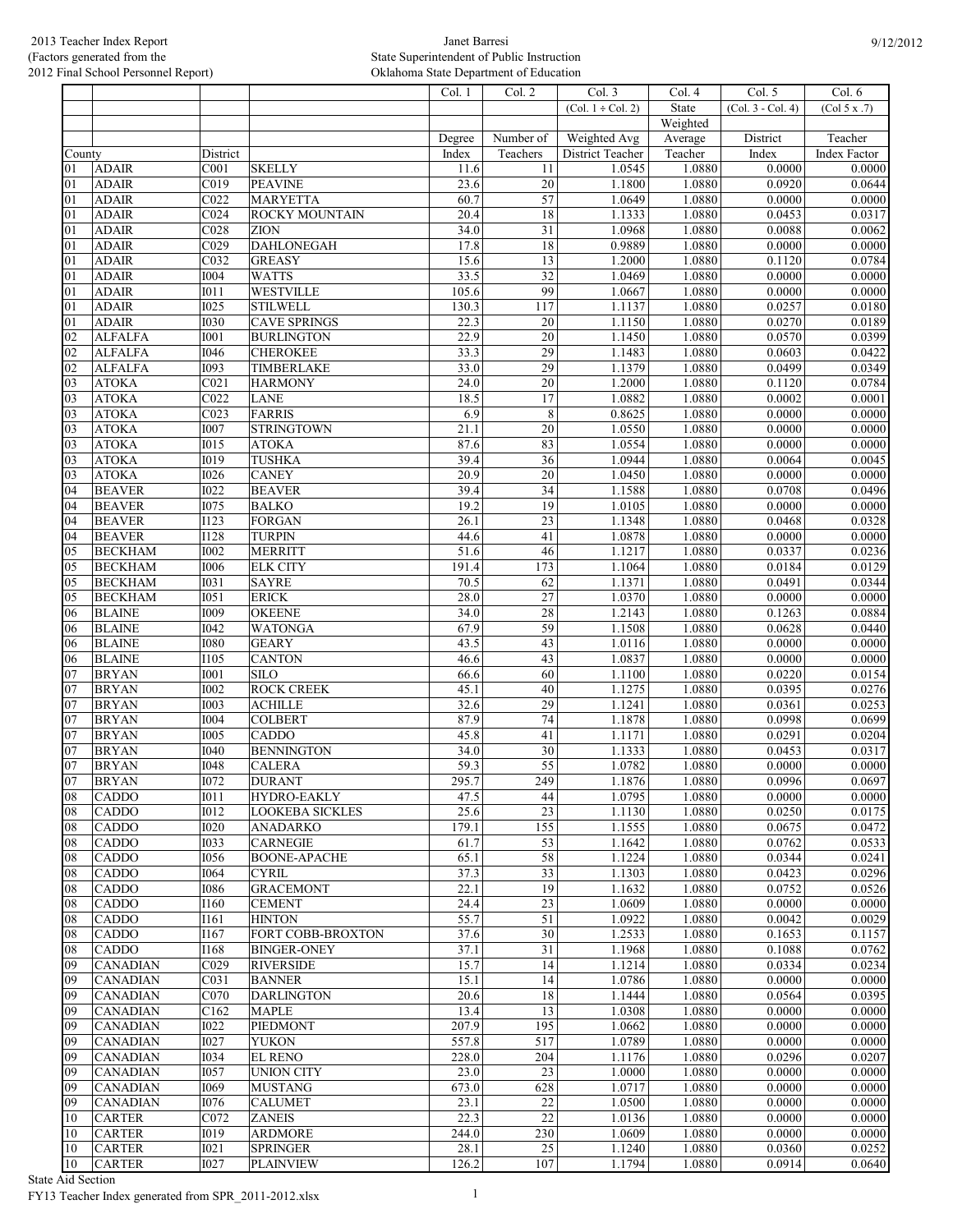|              |                                    |                            |                                  | Col. 1            | Col. 2           | Col. 3                     | Col. 4            | Col. 5              | Col. 6                 |
|--------------|------------------------------------|----------------------------|----------------------------------|-------------------|------------------|----------------------------|-------------------|---------------------|------------------------|
|              |                                    |                            |                                  |                   |                  | $(Col. 1 \div Col. 2)$     | State             | $(Col. 3 - Col. 4)$ | (Col 5 x .7)           |
|              |                                    |                            |                                  |                   |                  |                            | Weighted          |                     |                        |
|              |                                    |                            |                                  | Degree            | Number of        | Weighted Avg               | Average           | District            | Teacher                |
| County<br>10 | <b>CARTER</b>                      | District<br><b>I032</b>    | <b>LONE GROVE</b>                | Index<br>132.7    | Teachers<br>122  | District Teacher<br>1.0877 | Teacher<br>1.0880 | Index<br>0.0000     | Index Factor<br>0.0000 |
| 10           | <b>CARTER</b>                      | <b>I043</b>                | <b>WILSON</b>                    | 44.3              | 39               | 1.1359                     | 1.0880            | 0.0479              | 0.0335                 |
| 10           | <b>CARTER</b>                      | <b>I055</b>                | <b>HEALDTON</b>                  | 47.9              | 44               | 1.0886                     | 1.0880            | 0.0006              | 0.0004                 |
| 10           | <b>CARTER</b>                      | <b>I074</b>                | <b>FOX</b>                       | 28.0              | 27               | 1.0370                     | 1.0880            | 0.0000              | 0.0000                 |
| 10           | <b>CARTER</b>                      | <b>I077</b>                | <b>DICKSON</b>                   | 96.6              | 91               | 1.0615                     | 1.0880            | 0.0000              | 0.0000                 |
| 11           | <b>CHEROKEE</b>                    | C010                       | <b>LOWREY</b>                    | 13.6              | $\overline{13}$  | 1.0462                     | 1.0880            | 0.0000              | 0.0000                 |
| 11           | <b>CHEROKEE</b>                    | $\overline{C014}$          | <b>NORWOOD</b>                   | 20.4              | $\overline{17}$  | 1.2000                     | 1.0880            | 0.1120              | 0.0784                 |
| 11           | <b>CHEROKEE</b>                    | CO21                       | <b>WOODALL</b>                   | 41.0              | $\overline{37}$  | 1.1081                     | 1.0880            | 0.0201              | 0.0141                 |
| 11           | <b>CHEROKEE</b>                    | CO <sub>26</sub>           | <b>SHADY GROVE</b>               | 20.9              | $\overline{17}$  | 1.2294                     | 1.0880            | 0.1414              | 0.0990                 |
| 11           | <b>CHEROKEE</b>                    | C <sub>031</sub>           | <b>PEGGS</b>                     | 18.3              | 17               | 1.0765                     | 1.0880            | 0.0000              | 0.0000                 |
| 11           | <b>CHEROKEE</b>                    | C034                       | <b>GRAND VIEW</b>                | 41.2              | 38               | 1.0842                     | 1.0880            | 0.0000              | 0.0000                 |
| 11           | <b>CHEROKEE</b>                    | CO <sub>44</sub>           | <b>BRIGGS</b>                    | 45.8              | 40               | 1.1450                     | 1.0880            | 0.0570              | 0.0399                 |
| 11           | <b>CHEROKEE</b>                    | C066                       | <b>TENKILLER</b>                 | 34.9              | 29               | 1.2034                     | 1.0880            | 0.1154              | 0.0808                 |
| 11           | <b>CHEROKEE</b>                    | 1006                       | <b>KEYS</b>                      | 73.0              | 69               | 1.0580                     | 1.0880            | 0.0000              | 0.0000                 |
| 11           | <b>CHEROKEE</b>                    | <b>I016</b>                | <b>HULBERT</b>                   | 55.7              | $\overline{52}$  | 1.0712                     | 1.0880            | 0.0000              | 0.0000                 |
| 11           | <b>CHEROKEE</b>                    | <b>I035</b>                | TAHLEQUAH                        | 292.0             | 266              | 1.0977                     | 1.0880            | 0.0097              | 0.0068                 |
| 11           | <b>CHEROKEE</b>                    | T001                       | TSUNADELOQUASDI CHEROKI          | 17.1              | 16               | 1.0688                     | 1.0880            | 0.0000              | 0.0000                 |
| 12           | <b>CHOCTAW</b>                     | CO <sub>03</sub>           | <b>GRANT</b>                     | 24.3              | $\overline{21}$  | 1.1571                     | 1.0880            | 0.0691              | 0.0484                 |
| 12           | CHOCTAW                            | CO <sub>21</sub>           | <b>SWINK</b>                     | 8.2               | $\,8\,$          | 1.0250                     | 1.0880            | 0.0000              | 0.0000                 |
| 12           | <b>CHOCTAW</b>                     | <b>I001</b>                | <b>BOSWELL</b>                   | 32.9              | 28               | 1.1750                     | 1.0880            | 0.0870              | 0.0609                 |
| 12           | <b>CHOCTAW</b>                     | <b>I002</b>                | <b>FORT TOWSON</b>               | 39.6              | 39               | 1.0154                     | 1.0880            | 0.0000              | 0.0000                 |
| 12           | <b>CHOCTAW</b>                     | <b>I004</b>                | <b>SOPER</b>                     | 30.2              | 29               | 1.0414                     | 1.0880            | 0.0000              | 0.0000                 |
| 12           | <b>CHOCTAW</b>                     | <b>I039</b>                | <b>HUGO</b>                      | 97.2              | 85               | 1.1435                     | 1.0880            | 0.0555              | 0.0388                 |
| 13           | <b>CIMARRON</b>                    | <b>I002</b>                | <b>BOISE CITY</b>                | 32.9              | 30               | 1.0967                     | 1.0880            | 0.0087              | 0.0061                 |
| 13           | <b>CIMARRON</b>                    | <b>I010</b>                | <b>FELT</b>                      | 13.6              | 13               | 1.0462                     | 1.0880            | 0.0000              | 0.0000                 |
| 13           | <b>CIMARRON</b>                    | I011                       | <b>KEYES</b>                     | 16.4              | 16               | 1.0250                     | 1.0880            | 0.0000              | 0.0000                 |
| 14           | <b>CLEVELAND</b>                   | CO16                       | <b>ROBIN HILL</b>                | 18.5              | 17               | 1.0882                     | 1.0880            | 0.0002              | 0.0001                 |
| 14           | <b>CLEVELAND</b>                   | <b>I002</b>                | <b>MOORE</b>                     | 1,706.7           | 1,581            | 1.0795                     | 1.0880            | 0.0000              | 0.0000                 |
| 14           | <b>CLEVELAND</b>                   | <b>I029</b>                | <b>NORMAN</b>                    | 1,254.3           | 1,164            | 1.0776                     | 1.0880            | 0.0000              | 0.0000                 |
| 14           | <b>CLEVELAND</b>                   | <b>I040</b>                | <b>NOBLE</b>                     | 220.1             | 197              | 1.1173                     | 1.0880            | 0.0293              | 0.0205                 |
| 14           | <b>CLEVELAND</b>                   | <b>I057</b>                | <b>LEXINGTON</b>                 | 90.2              | 85               | 1.0612                     | 1.0880            | 0.0000              | 0.0000                 |
| 14           | <b>CLEVELAND</b>                   | <b>I070</b>                | <b>LITTLE AXE</b>                | 100.5             | 93               | 1.0806                     | 1.0880            | 0.0000              | 0.0000                 |
| 15           | <b>COAL</b>                        | CO04                       | COTTONWOOD                       | 30.7              | $\overline{27}$  | 1.1370                     | 1.0880            | 0.0490              | 0.0343                 |
| 15           | COAL                               | <b>I001</b>                | <b>COALGATE</b>                  | 81.3              | 73               | 1.1137                     | 1.0880            | 0.0257              | 0.0180                 |
| 15           | COAL                               | 1002                       | <b>TUPELO</b>                    | 30.5              | $\overline{26}$  | 1.1731                     | 1.0880            | 0.0851              | 0.0596                 |
| 16           | <b>COMANCHE</b>                    | CO48                       | <b>FLOWER MOUND</b>              | 21.0              | 21               | 1.0000                     | 1.0880            | 0.0000              | 0.0000                 |
| 16           | <b>COMANCHE</b>                    | CO49                       | <b>BISHOP</b>                    | 35.7              | 33               | 1.0818                     | 1.0880            | 0.0000              | 0.0000                 |
| 16           | <b>COMANCHE</b>                    | <b>I001</b>                | <b>CACHE</b>                     | 148.1             | 138              | 1.0732                     | 1.0880            | 0.0000              | 0.0000                 |
| 16           | <b>COMANCHE</b>                    | <b>I002</b>                | <b>INDIAHOMA</b>                 | 26.8              | 24               | 1.1167                     | 1.0880            | 0.0287              | 0.0201                 |
| 16           | <b>COMANCHE</b>                    | <b>I003</b>                | <b>STERLING</b>                  | 38.7              | $\overline{33}$  | 1.1727                     | 1.0880            | 0.0847              | 0.0593                 |
| 16           | <b>COMANCHE</b>                    | 1004                       | <b>GERONIMO</b>                  | 27.9              | 28               | 0.9964                     | 1.0880<br>1.0880  | 0.0000              | 0.0000<br>0.0199       |
| 16           | <b>COMANCHE</b><br><b>COMANCHE</b> | <b>I008</b><br><b>I009</b> | <b>LAWTON</b><br><b>FLETCHER</b> | 1,460.2<br>42.8   | 1,308<br>39      | 1.1164<br>1.0974           | 1.0880            | 0.0284<br>0.0094    | 0.0066                 |
| 16<br>16     | <b>COMANCHE</b>                    | <b>I016</b>                | <b>ELGIN</b>                     | 135.7             | 130              | 1.0438                     | 1.0880            | 0.0000              | 0.0000                 |
|              | <b>COMANCHE</b>                    | I132                       | <b>CHATTANOOGA</b>               | 31.3              | 26               | 1.2038                     | 1.0880            | 0.1158              | 0.0811                 |
| 16<br>17     | <b>COTTON</b>                      | <b>I001</b>                | <b>WALTERS</b>                   | 65.1              | 60               | 1.0850                     | 1.0880            | 0.0000              | 0.0000                 |
| 17           | <b>COTTON</b>                      | I101                       | <b>TEMPLE</b>                    | 21.9              | 21               | 1.0429                     | 1.0880            | 0.0000              | 0.0000                 |
| 17           | <b>COTTON</b>                      | <b>I333</b>                | <b>BIG PASTURE</b>               | 28.4              | $\overline{25}$  | 1.1360                     | 1.0880            | 0.0480              | 0.0336                 |
| 18           | <b>CRAIG</b>                       | CO <sub>01</sub>           | WHITE OAK                        | 8.5               | $\,$ 8 $\,$      | 1.0625                     | 1.0880            | 0.0000              | 0.0000                 |
| 18           | <b>CRAIG</b>                       | <b>I006</b>                | <b>KETCHUM</b>                   | $63.\overline{8}$ | 57               | 1.1193                     | 1.0880            | 0.0313              | 0.0219                 |
| 18           | <b>CRAIG</b>                       | <b>I017</b>                | <b>WELCH</b>                     | 40.6              | $\overline{37}$  | 1.0973                     | 1.0880            | 0.0093              | 0.0065                 |
| 18           | <b>CRAIG</b>                       | <b>I020</b>                | <b>BLUEJACKET</b>                | 21.6              | 21               | 1.0286                     | 1.0880            | 0.0000              | 0.0000                 |
| 18           | <b>CRAIG</b>                       | <b>I065</b>                | <b>VINITA</b>                    | 135.3             | 122              | 1.1090                     | 1.0880            | 0.0210              | 0.0147                 |
| 19           | <b>CREEK</b>                       | CO01                       | <b>MILFAY</b>                    | 8.9               | $\boldsymbol{7}$ | 1.2714                     | 1.0880            | 0.1834              | 0.1284                 |
| 19           | <b>CREEK</b>                       | C008                       | <b>LONE STAR</b>                 | 66.6              | 64               | 1.0406                     | 1.0880            | 0.0000              | 0.0000                 |
| 19           | <b>CREEK</b>                       | C012                       | <b>GYPSY</b>                     | 15.2              | $\overline{15}$  | 1.0133                     | 1.0880            | 0.0000              | 0.0000                 |
| 19           | <b>CREEK</b>                       | CO34                       | PRETTY WATER                     | 21.4              | 19               | 1.1263                     | 1.0880            | 0.0383              | 0.0268                 |
| 19           | <b>CREEK</b>                       | C035                       | <b>ALLEN-BOWDEN</b>              | 30.3              | 30               | 1.0100                     | 1.0880            | 0.0000              | 0.0000                 |
| 19           | <b>CREEK</b>                       | 1002                       | <b>BRISTOW</b>                   | 149.0             | 136              | 1.0956                     | 1.0880            | 0.0076              | 0.0053                 |
| 19           | <b>CREEK</b>                       | <b>I003</b>                | <b>MANNFORD</b>                  | 125.1             | 115              | 1.0878                     | 1.0880            | 0.0000              | 0.0000                 |
| 19           | <b>CREEK</b>                       | <b>I005</b>                | <b>MOUNDS</b>                    | $\overline{57.3}$ | 50               | 1.1460                     | 1.0880            | 0.0580              | 0.0406                 |
| 19           | <b>CREEK</b>                       | 1017                       | <b>OLIVE</b>                     | 36.9              | 35               | 1.0543                     | 1.0880            | 0.0000              | 0.0000                 |
| 19           | <b>CREEK</b>                       | <b>IO18</b>                | <b>KIEFER</b>                    | 50.0              | 47               | 1.0638                     | 1.0880            | 0.0000              | 0.0000                 |
| 19           | <b>CREEK</b>                       | <b>I020</b>                | <b>OILTON</b>                    | 26.1              | $\overline{25}$  | 1.0440                     | 1.0880            | 0.0000              | 0.0000                 |
| 19           | <b>CREEK</b>                       | I021                       | <b>DEPEW</b>                     | 30.9              | 28               | 1.1036                     | 1.0880            | 0.0156              | 0.0109                 |
| 19           | <b>CREEK</b>                       | <b>I031</b>                | KELLYVILLE                       | 103.0             | 93               | 1.1075                     | 1.0880            | 0.0195              | 0.0136                 |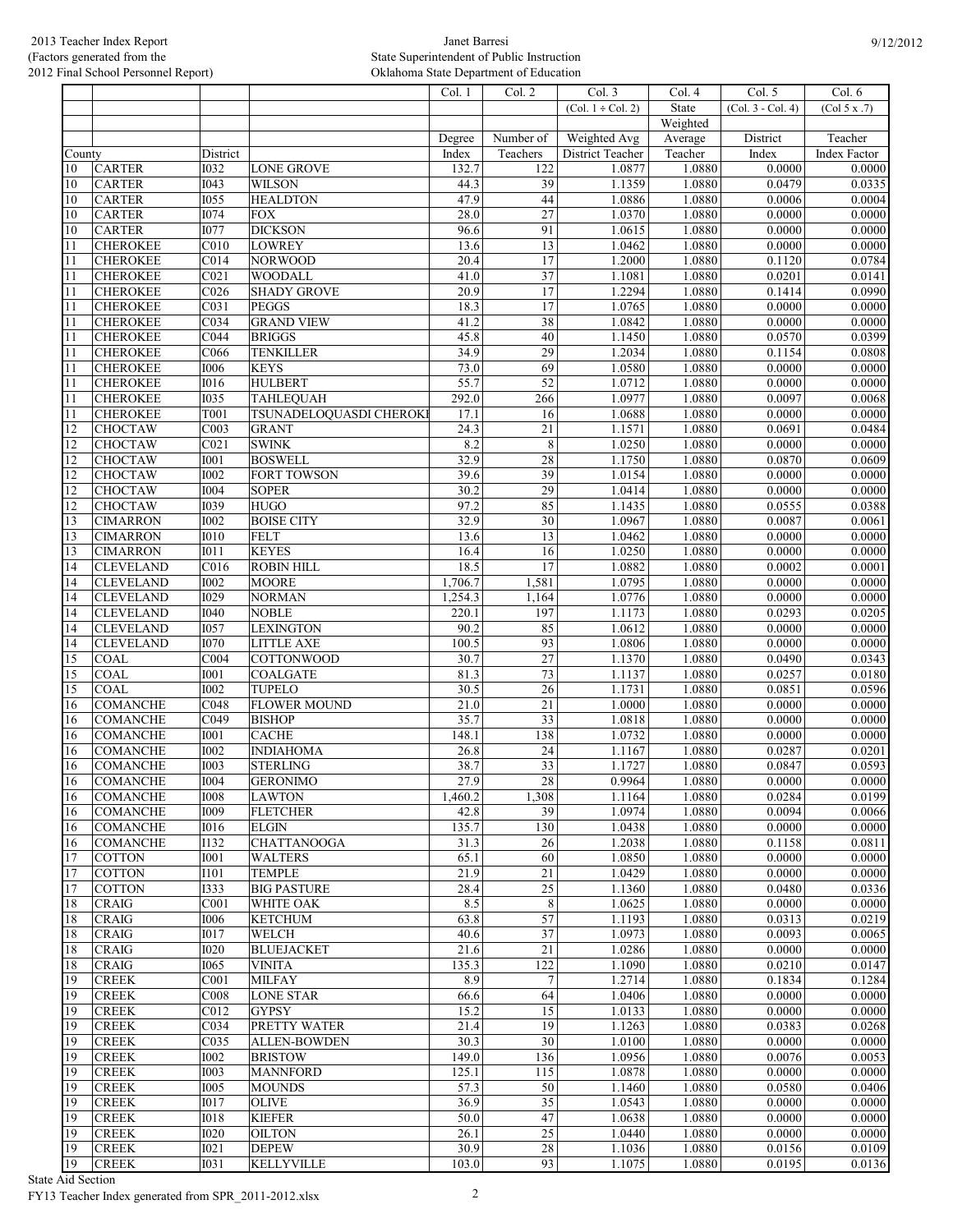|                 |                 |                            |                                  | Col. 1       | Col. 2                | Col. 3                 | Col. 4           | Col. 5              | Col. 6           |
|-----------------|-----------------|----------------------------|----------------------------------|--------------|-----------------------|------------------------|------------------|---------------------|------------------|
|                 |                 |                            |                                  |              |                       | $(Col. 1 \div Col. 2)$ | State            | $(Col. 3 - Col. 4)$ | (Col 5 x .7)     |
|                 |                 |                            |                                  |              |                       |                        | Weighted         |                     |                  |
|                 |                 |                            |                                  | Degree       | Number of             | Weighted Avg           | Average          | District            | Teacher          |
| County          |                 | District                   |                                  | Index        | Teachers              | District Teacher       | Teacher          | Index               | Index Factor     |
| 19              | <b>CREEK</b>    | <b>I033</b>                | <b>SAPULPA</b>                   | 336.3        | 311                   | 1.0814                 | 1.0880           | 0.0000              | 0.0000           |
| 19              | <b>CREEK</b>    | <b>I039</b>                | <b>DRUMRIGHT</b>                 | 60.2         | 54                    | 1.1148                 | 1.0880           | 0.0268              | 0.0188           |
| 20              | <b>CUSTER</b>   | 1005                       | ARAPAHO-BUTLER                   | 38.4         | $\overline{33}$       | 1.1636                 | 1.0880           | 0.0756              | 0.0529           |
| 20              | <b>CUSTER</b>   | <b>I007</b>                |                                  | 51.6         | 43                    | 1.2000                 | 1.0880           | 0.1120              | 0.0784           |
|                 |                 |                            | THOMAS-FAY-CUSTER UNIFIE         |              |                       |                        |                  |                     |                  |
| 20              | <b>CUSTER</b>   | <b>I026</b><br><b>I099</b> | WEATHERFORD                      | 173.1        | 148<br>169            | 1.1696                 | 1.0880<br>1.0880 | 0.0816              | 0.0571           |
| 20              | <b>CUSTER</b>   |                            | <b>CLINTON</b>                   | 191.0        |                       | 1.1302                 |                  | 0.0422              | 0.0295           |
| $\overline{21}$ | <b>DELAWARE</b> | C006                       | <b>CLEORA</b>                    | 19.3         | 16                    | 1.2063                 | 1.0880           | 0.1183              | 0.0828           |
| $\overline{21}$ | <b>DELAWARE</b> | $\overline{C014}$          | <b>LEACH</b>                     | 14.8         | 15                    | 0.9867                 | 1.0880           | 0.0000              | 0.0000           |
| 21              | <b>DELAWARE</b> | C030                       | <b>KENWOOD</b>                   | 13.1         | 12                    | 1.0917                 | 1.0880           | 0.0037              | 0.0026           |
| 21              | <b>DELAWARE</b> | $\overline{C}034$          | <b>MOSELEY</b>                   | 21.2         | 19                    | 1.1158                 | 1.0880           | 0.0278              | 0.0195           |
| 21              | <b>DELAWARE</b> | I001                       | <b>JAY</b>                       | 161.8        | 148                   | 1.0932                 | 1.0880           | 0.0052              | 0.0036           |
| $\overline{21}$ | <b>DELAWARE</b> | <b>I002</b>                | <b>GROVE</b>                     | 200.2        | 179                   | 1.1184                 | 1.0880           | 0.0304              | 0.0213           |
| $\overline{21}$ | <b>DELAWARE</b> | <b>I003</b>                | <b>KANSAS</b>                    | 86.9         | 80                    | 1.0863                 | 1.0880           | 0.0000              | 0.0000           |
| 21              | <b>DELAWARE</b> | I004                       | COLCORD                          | 63.7         | 58                    | 1.0983                 | 1.0880           | 0.0103              | 0.0072           |
| $\overline{21}$ | <b>DELAWARE</b> | $\overline{1005}$          | <b>OAKS-MISSION</b>              | 29.2         | $\overline{26}$       | 1.1231                 | 1.0880           | 0.0351              | 0.0246           |
| $\overline{22}$ | <b>DEWEY</b>    | <b>I005</b>                | <b>VICI</b>                      | 26.7         | 26                    | 1.0269                 | 1.0880           | 0.0000              | 0.0000           |
| $\overline{22}$ | <b>DEWEY</b>    | <b>I008</b>                | <b>SEILING</b>                   | 51.7         | 42                    | 1.2310                 | 1.0880           | 0.1430              | 0.1001           |
| $\overline{22}$ | <b>DEWEY</b>    | I010                       | <b>TALOGA</b>                    | 18.0         | 18                    | 1.0000                 | 1.0880           | 0.0000              | 0.0000           |
| 23              | <b>ELLIS</b>    | 1002                       | FARGO                            | 24.9         | $\overline{24}$       | 1.0375                 | 1.0880           | 0.0000              | 0.0000           |
| $\overline{23}$ | <b>ELLIS</b>    | <b>I003</b>                | <b>ARNETT</b>                    | 23.6         | $\overline{22}$       | 1.0727                 | 1.0880           | 0.0000              | 0.0000           |
| $\overline{23}$ | <b>ELLIS</b>    | <b>I039</b>                | <b>GAGE</b>                      | 14.5         | $\overline{15}$       | 0.9667                 | 1.0880           | 0.0000              | 0.0000           |
| 23              | <b>ELLIS</b>    | I042                       | <b>SHATTUCK</b>                  | 36.6         | $\overline{35}$       | 1.0457                 | 1.0880           | 0.0000              | 0.0000           |
| $\overline{24}$ | <b>GARFIELD</b> | $\overline{1001}$          | <b>WAUKOMIS</b>                  | 32.1         | $\overline{30}$       | 1.0700                 | 1.0880           | 0.0000              | 0.0000           |
| 24              | <b>GARFIELD</b> | <b>I018</b>                | KREMLIN-HILLSDALE                | 27.6         | $\overline{25}$       | 1.1040                 | 1.0880           | 0.0160              | 0.0112           |
| 24              | <b>GARFIELD</b> | $\overline{1042}$          | CHISHOLM                         | 76.3         | 71                    | 1.0746                 | 1.0880           | 0.0000              | 0.0000           |
| 24              | <b>GARFIELD</b> | <b>I047</b>                | <b>GARBER</b>                    | 32.2         | $\overline{29}$       | 1.1103                 | 1.0880           | 0.0223              | 0.0156           |
| 24              | <b>GARFIELD</b> | <b>I056</b>                | PIONEER-PLEASANT VALE            | 51.9         | 45                    | 1.1533                 | 1.0880           | 0.0653              | 0.0457           |
| 24              | <b>GARFIELD</b> | <b>I057</b>                | <b>ENID</b>                      | 619.6        | 561                   | 1.1045                 | 1.0880           | 0.0165              | 0.0116           |
| 24              | <b>GARFIELD</b> | <b>I085</b>                | <b>DRUMMOND</b>                  | 31.9         | 29                    | 1.1000                 | 1.0880           | 0.0120              | 0.0084           |
| 24              | <b>GARFIELD</b> | <b>I094</b>                | COVINGTON-DOUGLAS                | 29.6         | $\overline{28}$       | 1.0571                 | 1.0880           | 0.0000              | 0.0000           |
| $\overline{25}$ | <b>GARVIN</b>   | $\overline{C016}$          | <b>WHITEBEAD</b>                 | 36.6         | $\overline{32}$       | 1.1438                 | 1.0880           | 0.0558              | 0.0391           |
| 25              | <b>GARVIN</b>   | <b>I002</b>                | <b>STRATFORD</b>                 | 54.6         | $\overline{47}$       | 1.1617                 | 1.0880           | 0.0737              | 0.0516           |
| $\overline{25}$ | <b>GARVIN</b>   | <b>I005</b>                | <b>PAOLI</b>                     | 29.3         | 24                    | 1.2208                 | 1.0880           | 0.1328              | 0.0930           |
| 25              | <b>GARVIN</b>   | <b>I007</b>                | <b>MAYSVILLE</b>                 | 35.0         | $\overline{30}$       | 1.1667                 | 1.0880           | 0.0787              | 0.0551           |
| 25              | <b>GARVIN</b>   | I009                       | <b>LINDSAY</b>                   | 105.8        | 97                    | 1.0907                 | 1.0880           | 0.0027              | 0.0019           |
| 25              | <b>GARVIN</b>   | 1018                       | <b>PAULS VALLEY</b>              | 119.5        | 104                   | 1.1490                 | 1.0880           | 0.0610              | 0.0427           |
| $\overline{25}$ | <b>GARVIN</b>   | 1038                       | <b>WYNNEWOOD</b>                 | 58.9         | 54                    | 1.0907                 | 1.0880           | 0.0027              | 0.0019           |
| 25              | <b>GARVIN</b>   | <b>I072</b>                | <b>ELMORE CITY-PERNELL</b>       | 45.3         | 41                    | 1.1049                 | 1.0880           | 0.0169              | 0.0118           |
| $\overline{26}$ | <b>GRADY</b>    | C037                       | <b>FRIEND</b>                    | 20.3         | 19                    | 1.0684                 | 1.0880           | 0.0000              | 0.0000           |
| 26              | <b>GRADY</b>    | C096                       | <b>MIDDLEBERG</b>                | 18.5         | 16                    | 1.1563                 | 1.0880           | 0.0683              | 0.0478           |
| 26              | <b>GRADY</b>    | C <sub>131</sub>           | <b>PIONEER</b>                   | 25.8         | 25                    | 1.0320                 | 1.0880           | 0.0000              | 0.0000           |
| 26              | <b>GRADY</b>    | <b>I001</b>                | <b>CHICKASHA</b>                 | 215.5        | 191                   | 1.1283                 | 1.0880           | 0.0403              | 0.0282           |
| 26              | <b>GRADY</b>    | <b>I002</b>                | <b>MINCO</b>                     | 47.7         | 42                    | 1.1357                 | 1.0880           | 0.0477              | 0.0334           |
| 26              | <b>GRADY</b>    | <b>I051</b>                | <b>NINNEKAH</b>                  | 42.8         | 39                    | 1.0974                 | 1.0880           | 0.0094              | 0.0066           |
| 26              | <b>GRADY</b>    | <b>I056</b>                | <b>ALEX</b>                      | 24.4         | $\overline{24}$       | 1.0167                 | 1.0880           | 0.0000              | 0.0000           |
| 26              | <b>GRADY</b>    | <b>I068</b>                | <b>RUSH SPRINGS</b>              | 55.5         | 51                    | 1.0882                 | 1.0880           | 0.0002              | 0.0001           |
| 26              | <b>GRADY</b>    | <b>I095</b>                | <b>BRIDGE CREEK</b>              | 102.5        | 93                    | 1.1022                 | 1.0880           | 0.0142              | 0.0099           |
|                 | <b>GRADY</b>    | 1097                       | TUTTLE                           | 138.3        | 123                   | 1.1244                 | 1.0880           | 0.0364              | 0.0255           |
| 26              |                 | <b>I099</b>                | <b>VERDEN</b>                    |              |                       | 1.2042                 |                  |                     | 0.0813           |
| 26              | <b>GRADY</b>    |                            |                                  | 28.9         | 24                    |                        | 1.0880           | 0.1162              |                  |
| 26<br>27        | <b>GRADY</b>    | <b>I128</b><br><b>I054</b> | AMBER-POCASSET<br><b>MEDFORD</b> | 45.2<br>31.1 | 39<br>$\overline{28}$ | 1.1590                 | 1.0880<br>1.0880 | 0.0710<br>0.0227    | 0.0497<br>0.0159 |
|                 | <b>GRANT</b>    |                            |                                  |              |                       | 1.1107                 |                  |                     |                  |
| 27              | <b>GRANT</b>    | <b>I090</b>                | POND CREEK-HUNTER                | 37.9         | $\overline{31}$       | 1.2226                 | 1.0880           | 0.1346              | 0.0942           |
| 27              | <b>GRANT</b>    | <b>I095</b>                | DEER CREEK-LAMONT                | 26.7         | $\overline{23}$       | 1.1609                 | 1.0880           | 0.0729              | 0.0510           |
| 28              | <b>GREER</b>    | <b>I001</b>                | <b>MANGUM</b>                    | 68.6         | 61                    | 1.1246                 | 1.0880           | 0.0366              | 0.0256           |
| 28              | <b>GREER</b>    | <b>I003</b>                | <b>GRANITE</b>                   | 28.2         | 25                    | 1.1280                 | 1.0880           | 0.0400              | 0.0280           |
| 29              | <b>HARMON</b>   | 1066                       | <b>HOLLIS</b>                    | 56.7         | 51                    | 1.1118                 | 1.0880           | 0.0238              | 0.0167           |
| 30              | <b>HARPER</b>   | <b>I001</b>                | <b>LAVERNE</b>                   | 45.0         | 40                    | 1.1250                 | 1.0880           | 0.0370              | 0.0259           |
| 30              | <b>HARPER</b>   | <b>I004</b>                | <b>BUFFALO</b>                   | 30.7         | 28                    | 1.0964                 | 1.0880           | 0.0084              | 0.0059           |
| 31              | <b>HASKELL</b>  | CO10                       | WHITEFIELD                       | 13.0         | 13                    | 1.0000                 | 1.0880           | 0.0000              | 0.0000           |
| 31              | <b>HASKELL</b>  | I013                       | <b>KINTA</b>                     | 25.3         | $\overline{25}$       | 1.0120                 | 1.0880           | 0.0000              | 0.0000           |
| 31              | <b>HASKELL</b>  | 1020                       | <b>STIGLER</b>                   | 118.5        | 108                   | 1.0972                 | 1.0880           | 0.0092              | 0.0064           |
| 31              | <b>HASKELL</b>  | <b>I037</b>                | <b>MCCURTAIN</b>                 | 26.9         | $\overline{22}$       | 1.2227                 | 1.0880           | 0.1347              | 0.0943           |
| 31              | <b>HASKELL</b>  | I043                       | <b>KEOTA</b>                     | 43.5         | 40                    | 1.0875                 | 1.0880           | 0.0000              | 0.0000           |
| 32              | <b>HUGHES</b>   | C <sub>009</sub>           | <b>DUSTIN</b>                    | 13.6         | 13                    | 1.0462                 | 1.0880           | 0.0000              | 0.0000           |
| 32              | <b>HUGHES</b>   | <b>I001</b>                | <b>MOSS</b>                      | 28.3         | 24                    | 1.1792                 | 1.0880           | 0.0912              | 0.0638           |
| 32              | <b>HUGHES</b>   | <b>I005</b>                | <b>WETUMKA</b>                   | 45.8         | $\sqrt{44}$           | 1.0409                 | 1.0880           | 0.0000              | 0.0000           |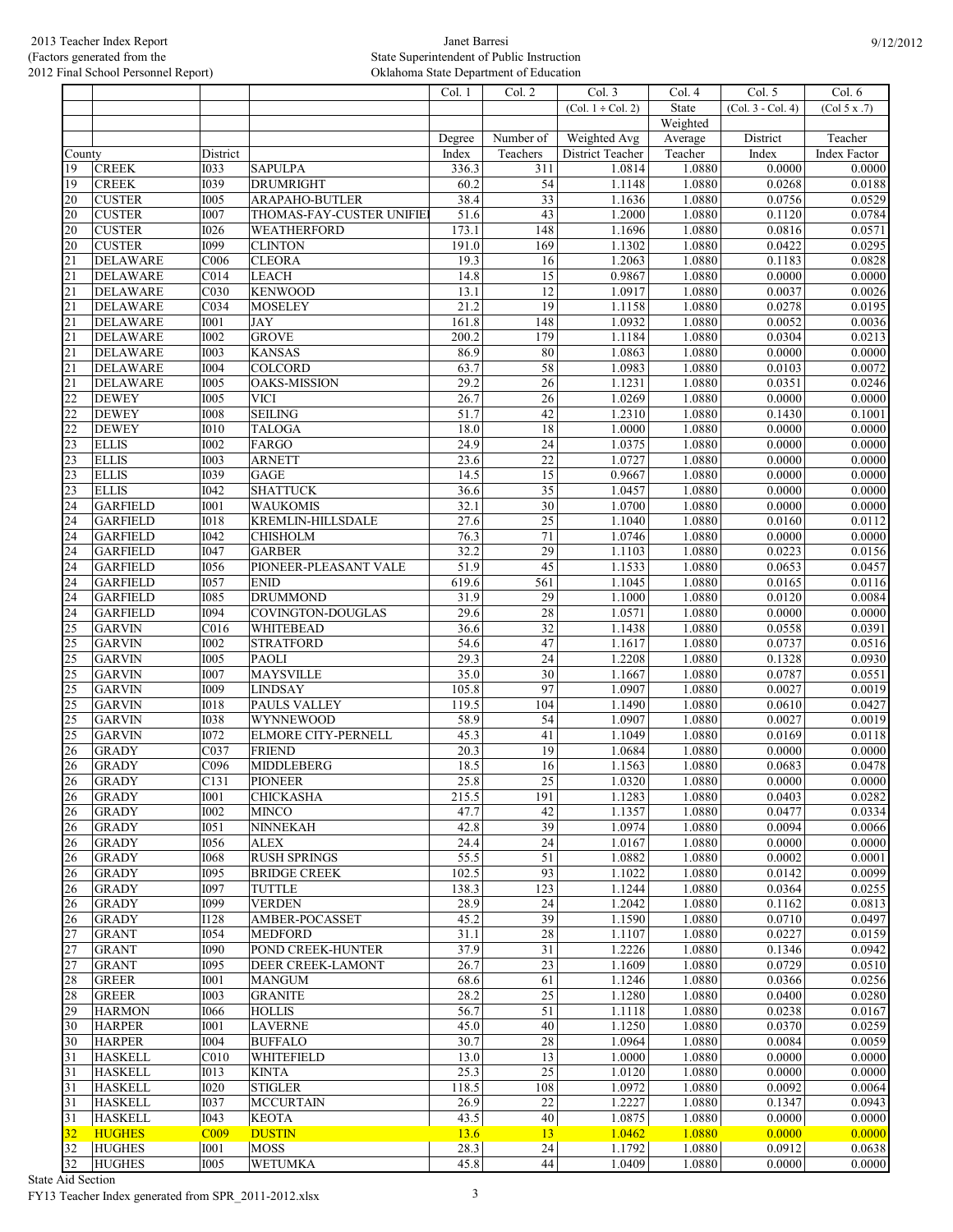|          |                                    |                            |                                    | Col. 1        | Col. 2                | Col. 3                 | Col. 4           | Col. 5            | Col. 6           |
|----------|------------------------------------|----------------------------|------------------------------------|---------------|-----------------------|------------------------|------------------|-------------------|------------------|
|          |                                    |                            |                                    |               |                       | $(Col. 1 \div Col. 2)$ | State            | (Col. 3 - Col. 4) | (Col 5 x .7)     |
|          |                                    |                            |                                    |               |                       |                        | Weighted         |                   |                  |
|          |                                    |                            |                                    | Degree        | Number of             | Weighted Avg           | Average          | District          | Teacher          |
| County   |                                    | District                   |                                    | Index         | Teachers              | District Teacher       | Teacher          | Index             | Index Factor     |
| 32       | <b>HUGHES</b>                      | <b>I035</b>                | <b>HOLDENVILLE</b>                 | 99.0          | 94                    | 1.0532                 | 1.0880           | 0.0000            | 0.0000           |
| 32<br>32 | <b>HUGHES</b><br><b>HUGHES</b>     | <b>I048</b><br><b>I054</b> | <b>CALVIN</b>                      | 23.4          | $\overline{23}$<br>24 | 1.0174                 | 1.0880           | 0.0000<br>0.0912  | 0.0000<br>0.0638 |
|          | <b>JACKSON</b>                     | <b>I001</b>                | <b>STUART</b><br><b>NAVAJO</b>     | 28.3<br>45.4  | 41                    | 1.1792<br>1.1073       | 1.0880<br>1.0880 | 0.0193            | 0.0135           |
| 33       |                                    | <b>I014</b>                | <b>DUKE</b>                        | 22.0          | 19                    |                        | 1.0880           | 0.0699            | 0.0489           |
| 33       | <b>JACKSON</b><br><b>JACKSON</b>   | <b>I018</b>                | <b>ALTUS</b>                       |               | 316                   | 1.1579<br>1.1209       | 1.0880           | 0.0329            | 0.0230           |
| 33       |                                    | <b>I025</b>                |                                    | 354.2<br>18.0 | 17                    |                        |                  |                   |                  |
| 33       | <b>JACKSON</b><br><b>JACKSON</b>   | <b>I035</b>                | <b>ELDORADO</b><br><b>OLUSTEE</b>  | 20.5          | 18                    | 1.0588<br>1.1389       | 1.0880<br>1.0880 | 0.0000<br>0.0509  | 0.0000<br>0.0356 |
| 33       |                                    | <b>I054</b>                |                                    | 29.3          |                       |                        | 1.0880           | 0.0840            | 0.0588           |
| 33<br>34 | <b>JACKSON</b><br><b>JEFFERSON</b> | COO3                       | <b>BLAIR</b><br><b>TERRAL</b>      | 6.8           | 25<br>$\overline{7}$  | 1.1720<br>0.9714       | 1.0880           | 0.0000            | 0.0000           |
| 34       | <b>JEFFERSON</b>                   | <b>I001</b>                | <b>RYAN</b>                        | 28.9          | 25                    | 1.1560                 | 1.0880           | 0.0680            | 0.0476           |
| 34       | <b>JEFFERSON</b>                   | <b>I014</b>                | <b>RINGLING</b>                    | 46.1          | 41                    | 1.1244                 | 1.0880           | 0.0364            | 0.0255           |
| 34       | <b>JEFFERSON</b>                   | <b>I023</b>                | <b>WAURIKA</b>                     | 48.9          | 43                    | 1.1372                 | 1.0880           | 0.0492            | 0.0344           |
| 35       | <b>JOHNSTON</b>                    | C007                       | <b>MANNSVILLE</b>                  | 12.0          | 11                    | 1.0909                 | 1.0880           | 0.0029            | 0.0020           |
| 35       | <b>JOHNSTON</b>                    | C <sub>010</sub>           | <b>RAVIA</b>                       | 13.6          | 11                    | 1.2364                 | 1.0880           | 0.1484            | 0.1039           |
|          |                                    |                            |                                    | 14.7          | 14                    |                        | 1.0880           | 0.0000            | 0.0000           |
| 35       | <b>JOHNSTON</b>                    | <b>I002</b><br><b>I020</b> | MILL CREEK                         | 86.1          | 74                    | 1.0500                 |                  | 0.0755            | 0.0528           |
| 35       | <b>JOHNSTON</b>                    | <b>I029</b>                | TISHOMINGO<br><b>MILBURN</b>       | 18.6          | 19                    | 1.1635<br>0.9789       | 1.0880           |                   |                  |
| 35       | <b>JOHNSTON</b>                    |                            |                                    |               |                       |                        | 1.0880           | 0.0000            | 0.0000           |
| 35<br>35 | <b>JOHNSTON</b><br><b>JOHNSTON</b> | <b>I035</b><br><b>I037</b> | <b>COLEMAN</b><br><b>WAPANUCKA</b> | 20.4<br>22.7  | 18<br>19              | 1.1333                 | 1.0880<br>1.0880 | 0.0453<br>0.1067  | 0.0317<br>0.0747 |
|          |                                    |                            |                                    |               |                       | 1.1947                 |                  |                   |                  |
| 36<br>36 | <b>KAY</b><br><b>KAY</b>           | C027<br>C050               | <b>PECKHAM</b><br><b>KILDARE</b>   | 13.1<br>5.4   | 12<br>6               | 1.0917<br>0.9000       | 1.0880<br>1.0880 | 0.0037<br>0.0000  | 0.0026<br>0.0000 |
|          |                                    |                            |                                    |               |                       |                        |                  |                   |                  |
| 36       | <b>KAY</b>                         | <b>I125</b>                | <b>NEWKIRK</b>                     | 80.3          | 76                    | 1.0566                 | 1.0880           | 0.0000            | 0.0000<br>0.0152 |
| 36       | <b>KAY</b>                         | I045                       | <b>BLACKWELL</b>                   | 125.4         | 113                   | 1.1097                 | 1.0880           | 0.0217<br>0.0037  |                  |
| 36       | <b>KAY</b>                         | <b>I071</b>                | PONCA CITY                         | 421.4         | 386                   | 1.0917                 | 1.0880           |                   | 0.0026           |
| 36       | <b>KAY</b>                         | <b>I087</b>                | <b>TONKAWA</b>                     | 68.7          | 60<br>$\overline{22}$ | 1.1450                 | 1.0880           | 0.0570            | 0.0399           |
| 37       | <b>KINGFISHER</b>                  | <b>I002</b>                | <b>DOVER</b>                       | 23.0          |                       | 1.0455                 | 1.0880           | 0.0000            | 0.0000           |
| 37       | <b>KINGFISHER</b>                  | <b>I003</b>                | <b>LOMEGA</b>                      | 22.5          | 20                    | 1.1250                 | 1.0880           | 0.0370            | 0.0259           |
| 37       | <b>KINGFISHER</b>                  | <b>I007</b>                | <b>KINGFISHER</b>                  | 125.8         | 111                   | 1.1333                 | 1.0880           | 0.0453            | 0.0317           |
| 37       | <b>KINGFISHER</b>                  | <b>I016</b>                | <b>HENNESSEY</b>                   | 78.3          | 71                    | 1.1028                 | 1.0880           | 0.0148            | 0.0104           |
| 37       | <b>KINGFISHER</b>                  | <b>I089</b>                | <b>CASHION</b>                     | 42.9          | 39                    | 1.1000                 | 1.0880           | 0.0120            | 0.0084           |
| 37       | <b>KINGFISHER</b>                  | <b>I105</b>                | OKARCHE                            | 35.6          | 30                    | 1.1867                 | 1.0880           | 0.0987            | 0.0691           |
| 38       | <b>KIOWA</b>                       | <b>I001</b>                | <b>HOBART</b>                      | 75.3          | 64                    | 1.1766                 | 1.0880           | 0.0886            | 0.0620           |
| 38       | <b>KIOWA</b><br><b>KIOWA</b>       | <b>I002</b><br><b>I003</b> | <b>LONE WOLF</b>                   | 18.5<br>28.3  | 16<br>$\overline{25}$ | 1.1563<br>1.1320       | 1.0880           | 0.0683            | 0.0478<br>0.0308 |
| 38       |                                    |                            | MOUNTAIN VIEW-GOTEBO               |               |                       |                        | 1.0880           | 0.0440            |                  |
| 38       | <b>KIOWA</b>                       | <b>I004</b>                | <b>SNYDER</b>                      | 55.6          | 48                    | 1.1583                 | 1.0880           | 0.0703            | 0.0492           |
| 39       | <b>LATIMER</b>                     | <b>I001</b>                | <b>WILBURTON</b>                   | 93.7          | 85<br>20              | 1.1024                 | 1.0880           | 0.0144            | 0.0101           |
| 39       | <b>LATIMER</b>                     | <b>I002</b>                | <b>RED OAK</b>                     | 22.5          |                       | 1.1250                 | 1.0880           | 0.0370            | 0.0259           |
| 39       | <b>LATIMER</b>                     | <b>I003</b>                | <b>BUFFALO VALLEY</b>              | 17.5          | 17                    | 1.0294                 | 1.0880           | 0.0000            | 0.0000           |
| 39       | <b>LATIMER</b>                     | <b>I004</b>                | <b>PANOLA</b>                      | 30.6          | 29                    | 1.0552                 | 1.0880           | 0.0000            | 0.0000           |
| 40       | LE FLORE                           | CO04                       | <b>SHADY POINT</b>                 | 15.3          | 14                    | 1.0929                 | 1.0880           | 0.0049            | 0.0034           |
| 40       | <b>LE FLORE</b>                    | C <sub>011</sub>           | <b>MONROE</b>                      | 13.2          | 12                    | 1.1000                 | 1.0880           | 0.0120            | 0.0084           |
| 40       | LE FLORE                           | C <sub>014</sub>           | <b>HODGEN</b>                      | 26.6          | 23                    | 1.1565                 | 1.0880           | 0.0685            | 0.0480           |
| 40       | LE FLORE                           | C039                       | <b>FANSHAWE</b>                    | 8.4           | 8                     | 1.0500                 | 1.0880           | 0.0000            | 0.0000           |
| 40       | <b>LE FLORE</b>                    | <b>I002</b>                | <b>SPIRO</b>                       | 110.5         | 98                    | 1.1276                 | 1.0880           | 0.0396            | 0.0277           |
| 40       | LE FLORE                           | <b>I003</b>                | <b>HEAVENER</b>                    | 111.2         | 101                   | 1.1010                 | 1.0880           | 0.0130            | 0.0091           |
| 40       | LE FLORE                           | <b>I007</b>                | POCOLA                             | 71.1          | 66                    | 1.0773                 | 1.0880           | 0.0000            | 0.0000           |
| 40       | LE FLORE                           | 1016                       | <b>LE FLORE</b>                    | 21.5          | 20                    | 1.0750                 | 1.0880           | 0.0000            | 0.0000           |
| 40       | LE FLORE                           | <b>I017</b>                | <b>CAMERON</b>                     | 30.4          | 28                    | 1.0857                 | 1.0880<br>1.0880 | 0.0000            | 0.0000           |
| 40       | LE FLORE                           | <b>I020</b>                | <b>PANAMA</b>                      | 57.8          | 54                    | 1.0704                 |                  | 0.0000            | 0.0000           |
| 40       | LE FLORE                           | <b>I026</b>                | <b>BOKOSHE</b>                     | 26.1          | $\overline{25}$       | 1.0440                 | 1.0880           | 0.0000            | 0.0000           |
| 40       | LE FLORE                           | <b>I029</b>                | <b>POTEAU</b>                      | 218.6         | 188                   | 1.1628                 | 1.0880           | 0.0748            | 0.0524           |
| 40       | LE FLORE                           | I049                       | <b>WISTER</b>                      | 50.0          | 44                    | 1.1364                 | 1.0880           | 0.0484            | 0.0339           |
| 40       | <b>LE FLORE</b>                    | <b>I052</b>                | <b>TALIHINA</b>                    | 71.3          | 66                    | 1.0803                 | 1.0880           | 0.0000            | 0.0000           |
| 40       | LE FLORE                           | 1062                       | <b>WHITESBORO</b>                  | 24.2          | 20                    | 1.2100                 | 1.0880           | 0.1220            | 0.0854           |
| 40       | <b>LE FLORE</b>                    | <b>I067</b>                | <b>HOWE</b>                        | 45.6          | 44                    | 1.0364                 | 1.0880           | 0.0000            | 0.0000           |
| 40       | <b>LE FLORE</b>                    | <b>I091</b>                | <b>ARKOMA</b>                      | 31.9          | $\overline{32}$       | 0.9969                 | 1.0880           | 0.0000            | 0.0000           |
| 41       | <b>LINCOLN</b>                     | C005                       | WHITE ROCK                         | 12.5          | 11                    | 1.1364                 | 1.0880           | 0.0484            | 0.0339           |
| 41       | <b>LINCOLN</b>                     | <b>I001</b>                | <b>CHANDLER</b>                    | 98.5          | 87                    | 1.1322                 | 1.0880           | 0.0442            | 0.0309           |
| 41       | <b>LINCOLN</b>                     | <b>I003</b>                | <b>DAVENPORT</b>                   | 29.5          | $\overline{27}$       | 1.0926                 | 1.0880           | 0.0046            | 0.0032           |
| 41       | <b>LINCOLN</b>                     | <b>I004</b>                | <b>WELLSTON</b>                    | 50.7          | 45                    | 1.1267                 | 1.0880           | 0.0387            | 0.0271           |
| 41       | <b>LINCOLN</b>                     | <b>I054</b>                | <b>STROUD</b>                      | 79.5          | 71                    | 1.1197                 | 1.0880           | 0.0317            | 0.0222           |
| 41       | <b>LINCOLN</b>                     | <b>I095</b>                | <b>MEEKER</b>                      | 77.4          | $\overline{70}$       | 1.1057                 | 1.0880           | 0.0177            | 0.0124           |
| 41       | <b>LINCOLN</b>                     | I103                       | <b>PRAGUE</b>                      | 92.9          | 83                    | 1.1193                 | 1.0880           | 0.0313            | 0.0219           |
| 41       | <b>LINCOLN</b>                     | I105                       | <b>CARNEY</b>                      | 21.9          | 21                    | 1.0429                 | 1.0880           | 0.0000            | 0.0000           |
| 41       | <b>LINCOLN</b>                     | <b>I134</b>                | <b>AGRA</b>                        | 37.2          | 34                    | 1.0941                 | 1.0880           | 0.0061            | 0.0043           |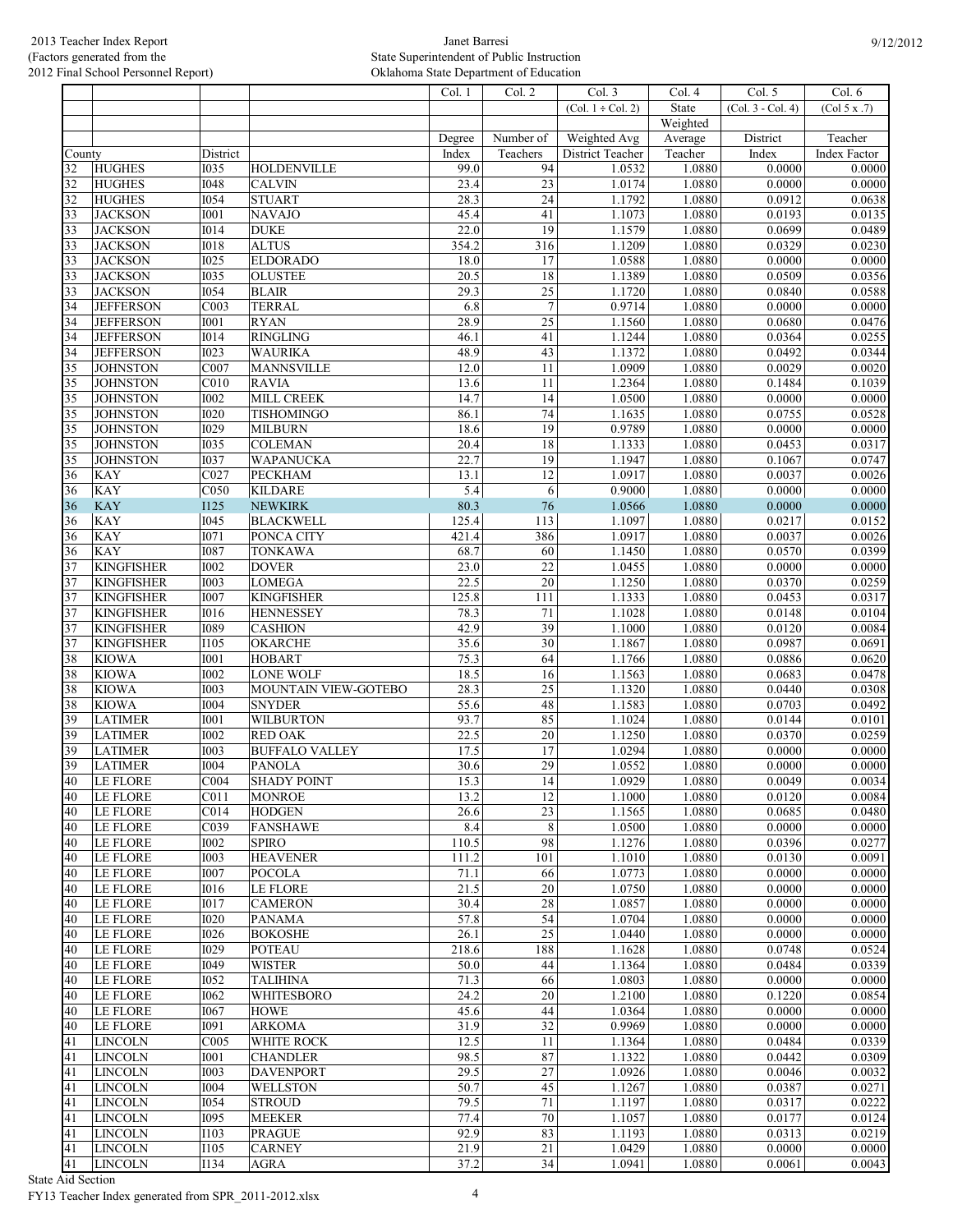|        |                  |                   |                       | Col. 1 | Col. 2          | Col. 3                 | Col.4    | Col. 5            | Col. 6              |
|--------|------------------|-------------------|-----------------------|--------|-----------------|------------------------|----------|-------------------|---------------------|
|        |                  |                   |                       |        |                 | $(Col. 1 \div Col. 2)$ | State    | (Col. 3 - Col. 4) | (Col 5 x .7)        |
|        |                  |                   |                       |        |                 |                        | Weighted |                   |                     |
|        |                  |                   |                       |        |                 |                        |          |                   |                     |
|        |                  |                   |                       | Degree | Number of       | Weighted Avg           | Average  | District          | Teacher             |
| County |                  | District          |                       | Index  | Teachers        | District Teacher       | Teacher  | Index             | <b>Index Factor</b> |
| 42     | <b>LOGAN</b>     | <b>I001</b>       | <b>GUTHRIE</b>        | 271.3  | 251             | 1.0809                 | 1.0880   | 0.0000            | 0.0000              |
| 42     | <b>LOGAN</b>     | 1002              | <b>CRESCENT</b>       | 62.1   | $\overline{55}$ | 1.1291                 | 1.0880   | 0.0411            | 0.0288              |
| 42     | <b>LOGAN</b>     | 1003              | MULHALL-ORLANDO       | 27.5   | $\overline{24}$ | 1.1458                 | 1.0880   | 0.0578            | 0.0405              |
| 42     | <b>LOGAN</b>     | <b>I014</b>       | <b>COYLE</b>          | 35.3   | 33              | 1.0697                 | 1.0880   | 0.0000            | 0.0000              |
| 43     | LOVE             | COO3              | <b>GREENVILLE</b>     | 10.5   | 10              | 1.0500                 | 1.0880   | 0.0000            | 0.0000              |
| 43     | <b>LOVE</b>      | <b>I004</b>       | <b>THACKERVILLE</b>   | 27.1   | $\overline{25}$ | 1.0840                 | 1.0880   | 0.0000            | 0.0000              |
| 43     | <b>LOVE</b>      | I005              | <b>TURNER</b>         | 31.8   | $\overline{30}$ | 1.0600                 | 1.0880   | 0.0000            | 0.0000              |
| 43     | LOVE             | 1016              | <b>MARIETTA</b>       | 78.3   | 71              | 1.1028                 | 1.0880   | 0.0148            | 0.0104              |
| 44     | <b>MAJOR</b>     | I001              | <b>RINGWOOD</b>       | 38.1   | 34              | 1.1206                 | 1.0880   | 0.0326            | 0.0228              |
|        |                  |                   |                       |        |                 |                        |          |                   |                     |
| 44     | <b>MAJOR</b>     | <b>I004</b>       | <b>ALINE-CLEO</b>     | 21.3   | $\overline{20}$ | 1.0650                 | 1.0880   | 0.0000            | 0.0000              |
| 44     | <b>MAJOR</b>     | <b>I084</b>       | <b>FAIRVIEW</b>       | 71.0   | $\overline{64}$ | 1.1094                 | 1.0880   | 0.0214            | 0.0150              |
| 44     | <b>MAJOR</b>     | <b>I092</b>       | <b>CIMARRON</b>       | 37.9   | 34              | 1.1147                 | 1.0880   | 0.0267            | 0.0187              |
| 45     | <b>MARSHALL</b>  | <b>I002</b>       | <b>MADILL</b>         | 150.6  | 133             | 1.1323                 | 1.0880   | 0.0443            | 0.0310              |
| 45     | <b>MARSHALL</b>  | 1003              | <b>KINGSTON</b>       | 105.0  | 94              | 1.1170                 | 1.0880   | 0.0290            | 0.0203              |
| 46     | <b>MAYES</b>     | CO <sub>21</sub>  | <b>SPAVINAW</b>       | 9.3    | $\overline{9}$  | 1.0333                 | 1.0880   | 0.0000            | 0.0000              |
| 46     | <b>MAYES</b>     | $\overline{C035}$ | <b>WICKLIFFE</b>      | 16.4   | $\overline{15}$ | 1.0933                 | 1.0880   | 0.0053            | 0.0037              |
| 46     | <b>MAYES</b>     | $\overline{C043}$ | <b>OSAGE</b>          | 21.3   | $\overline{21}$ | 1.0143                 | 1.0880   | 0.0000            | 0.0000              |
| 46     | <b>MAYES</b>     | $\overline{1001}$ | <b>PRYOR</b>          | 208.6  | 193             | 1.0808                 | 1.0880   | 0.0000            | 0.0000              |
| 46     | <b>MAYES</b>     | I002              | <b>ADAIR</b>          | 76.5   | 71              | 1.0775                 | 1.0880   | 0.0000            | 0.0000              |
|        |                  |                   | <b>SALINA</b>         | 74.5   |                 |                        |          |                   | 0.0053              |
| 46     | <b>MAYES</b>     | 1016              |                       |        | 68              | 1.0956                 | 1.0880   | 0.0076            |                     |
| 46     | <b>MAYES</b>     | <b>I017</b>       | <b>LOCUST GROVE</b>   | 149.0  | 135             | 1.1037                 | 1.0880   | 0.0157            | 0.0110              |
| 46     | <b>MAYES</b>     | <b>I032</b>       | CHOUTEAU-MAZIE        | 83.9   | 80              | 1.0488                 | 1.0880   | 0.0000            | 0.0000              |
| 47     | <b>MCCLAIN</b>   | CO04              | <b>BYARS</b>          | 8.0    | 8               | 1.0000                 | 1.0880   | 0.0000            | 0.0000              |
| 47     | <b>MCCLAIN</b>   | <b>I001</b>       | <b>NEWCASTLE</b>      | 134.1  | 122             | 1.0992                 | 1.0880   | 0.0112            | 0.0078              |
| 47     | <b>MCCLAIN</b>   | 1002              | <b>DIBBLE</b>         | 51.8   | 49              | 1.0571                 | 1.0880   | 0.0000            | 0.0000              |
| 47     | <b>MCCLAIN</b>   | <b>I005</b>       | <b>WASHINGTON</b>     | 68.8   | 61              | 1.1279                 | 1.0880   | 0.0399            | 0.0279              |
| 47     | <b>MCCLAIN</b>   | 1010              | <b>WAYNE</b>          | 47.2   | 41              | 1.1512                 | 1.0880   | 0.0632            | 0.0442              |
| 47     | <b>MCCLAIN</b>   | I015              | <b>PURCELL</b>        | 127.7  | 118             | 1.0822                 | 1.0880   | 0.0000            | 0.0000              |
| 47     | <b>MCCLAIN</b>   | <b>I029</b>       | <b>BLANCHARD</b>      | 127.5  | 117             | 1.0897                 | 1.0880   | 0.0017            | 0.0012              |
|        |                  |                   |                       |        |                 |                        |          |                   |                     |
| 48     | <b>MCCURTAIN</b> | C <sub>001</sub>  | <b>FOREST GROVE</b>   | 16.9   | 16              | 1.0563                 | 1.0880   | 0.0000            | 0.0000              |
| 48     | <b>MCCURTAIN</b> | COO9              | <b>LUKFATA</b>        | 25.6   | $\overline{25}$ | 1.0240                 | 1.0880   | 0.0000            | 0.0000              |
| 48     | <b>MCCURTAIN</b> | CO <sub>23</sub>  | <b>GLOVER</b>         | 9.6    | $\,8\,$         | 1.2000                 | 1.0880   | 0.1120            | 0.0784              |
| 48     | <b>MCCURTAIN</b> | $\overline{C037}$ | <b>DENISON</b>        | 23.7   | 23              | 1.0304                 | 1.0880   | 0.0000            | 0.0000              |
| 48     | <b>MCCURTAIN</b> | C072              | <b>HOLLY CREEK</b>    | 22.4   | 19              | 1.1789                 | 1.0880   | 0.0909            | 0.0636              |
| 48     | <b>MCCURTAIN</b> | <b>I005</b>       | <b>IDABEL</b>         | 135.9  | 120             | 1.1325                 | 1.0880   | 0.0445            | 0.0312              |
| 48     | <b>MCCURTAIN</b> | 1006              | <b>HAWORTH</b>        | 51.0   | 47              | 1.0851                 | 1.0880   | 0.0000            | 0.0000              |
| 48     | <b>MCCURTAIN</b> | <b>I011</b>       | <b>VALLIANT</b>       | 87.6   | 78              | 1.1231                 | 1.0880   | 0.0351            | 0.0246              |
| 48     | <b>MCCURTAIN</b> | <b>I013</b>       | <b>EAGLETOWN</b>      | 29.4   | 27              | 1.0889                 | 1.0880   | 0.0009            | 0.0006              |
| 48     | <b>MCCURTAIN</b> | $\overline{1014}$ | <b>SMITHVILLE</b>     | 39.1   | $\overline{33}$ | 1.1848                 | 1.0880   | 0.0968            | 0.0678              |
|        |                  |                   |                       |        | $\overline{43}$ |                        |          |                   |                     |
| 48     | <b>MCCURTAIN</b> | <b>I039</b>       | WRIGHT CITY           | 49.3   |                 | 1.1465                 | 1.0880   | 0.0585            | 0.0410              |
| 48     | <b>MCCURTAIN</b> | I071              | <b>BATTIEST</b>       | 32.8   | 30 <sup>2</sup> | 1.0933                 | 1.0880   | 0.0053            | 0.0037              |
| 48     | <b>MCCURTAIN</b> | <b>I074</b>       | <b>BROKEN BOW</b>     | 150.5  | 137             | 1.0985                 | 1.0880   | 0.0105            | 0.0073              |
| 49     | <b>MCINTOSH</b>  | CO <sub>03</sub>  | <b>RYAL</b>           | 10.8   | 9               | 1.2000                 | 1.0880   | 0.1120            | 0.0784              |
| 49     | <b>MCINTOSH</b>  | C016              | <b>STIDHAM</b>        | 10.8   | 10              | 1.0800                 | 1.0880   | 0.0000            | 0.0000              |
| 49     | <b>MCINTOSH</b>  | <b>I001</b>       | <b>EUFAULA</b>        | 118.6  | 108             | 1.0981                 | 1.0880   | 0.0101            | 0.0071              |
| 49     | <b>MCINTOSH</b>  | <b>I019</b>       | <b>CHECOTAH</b>       | 139.9  | 124             | 1.1282                 | 1.0880   | 0.0402            | 0.0281              |
| 49     | <b>MCINTOSH</b>  | <b>I027</b>       | <b>MIDWAY</b>         | 19.4   | 19              | 1.0211                 | 1.0880   | 0.0000            | 0.0000              |
| 49     | <b>MCINTOSH</b>  | <b>I064</b>       | <b>HANNA</b>          | 13.6   | $\overline{12}$ | 1.1333                 | 1.0880   | 0.0453            | 0.0317              |
| 50     | <b>MURRAY</b>    | <b>I001</b>       | <b>SULPHUR</b>        | 117.3  | 109             | 1.0761                 | 1.0880   | 0.0000            | 0.0000              |
|        | <b>MURRAY</b>    | <b>I010</b>       | <b>DAVIS</b>          | 89.7   | 84              | 1.0679                 | 1.0880   | 0.0000            | 0.0000              |
| 50     |                  |                   |                       |        |                 |                        |          |                   |                     |
| 51     | <b>MUSKOGEE</b>  | CO09              | WAINWRIGHT            | 11.9   | 10              | 1.1900                 | 1.0880   | 0.1020            | 0.0714              |
| 51     | <b>MUSKOGEE</b>  | <b>I002</b>       | <b>HASKELL</b>        | 73.4   | 64              | 1.1469                 | 1.0880   | 0.0589            | 0.0412              |
| 51     | <b>MUSKOGEE</b>  | <b>I003</b>       | <b>FORT GIBSON</b>    | 163.7  | 149             | 1.0987                 | 1.0880   | 0.0107            | 0.0075              |
| 51     | <b>MUSKOGEE</b>  | 1006              | <b>WEBBERS FALLS</b>  | 25.2   | $\overline{23}$ | 1.0957                 | 1.0880   | 0.0077            | 0.0054              |
| 51     | <b>MUSKOGEE</b>  | 1008              | <b>OKTAHA</b>         | 63.3   | 58              | 1.0914                 | 1.0880   | 0.0034            | 0.0024              |
| 51     | <b>MUSKOGEE</b>  | 1020              | <b>MUSKOGEE</b>       | 515.9  | 476             | 1.0838                 | 1.0880   | 0.0000            | 0.0000              |
| 51     | <b>MUSKOGEE</b>  | <b>I029</b>       | <b>HILLDALE</b>       | 143.2  | 135             | 1.0607                 | 1.0880   | 0.0000            | 0.0000              |
| 51     | <b>MUSKOGEE</b>  | <b>I046</b>       | <b>BRAGGS</b>         | 19.6   | 18              | 1.0889                 | 1.0880   | 0.0009            | 0.0006              |
| 51     | <b>MUSKOGEE</b>  | <b>I074</b>       | <b>WARNER</b>         | 55.8   | $\overline{53}$ | 1.0528                 | 1.0880   | 0.0000            | 0.0000              |
| 51     | <b>MUSKOGEE</b>  | 1088              | <b>PORUM</b>          | 49.5   | 44              | 1.1250                 | 1.0880   | 0.0370            | 0.0259              |
|        |                  |                   |                       |        |                 |                        |          |                   |                     |
| 52     | <b>NOBLE</b>     | <b>I001</b>       | <b>PERRY</b>          | 91.8   | 87              | 1.0552                 | 1.0880   | 0.0000            | 0.0000              |
| 52     | <b>NOBLE</b>     | 1002              | <b>BILLINGS</b>       | 14.5   | 13              | 1.1154                 | 1.0880   | 0.0274            | 0.0192              |
| 52     | <b>NOBLE</b>     | <b>I004</b>       | <b>FRONTIER</b>       | 52.8   | 48              | 1.1000                 | 1.0880   | 0.0120            | 0.0084              |
| 52     | <b>NOBLE</b>     | <b>I006</b>       | <b>MORRISON</b>       | 51.5   | 48              | 1.0729                 | 1.0880   | 0.0000            | 0.0000              |
| 53     | <b>NOWATA</b>    | 1003              | <b>OKLAHOMA UNION</b> | 59.2   | 54              | 1.0963                 | 1.0880   | 0.0083            | 0.0058              |
| 53     | <b>NOWATA</b>    | <b>I040</b>       | <b>NOWATA</b>         | 93.4   | 90              | 1.0378                 | 1.0880   | 0.0000            | 0.0000              |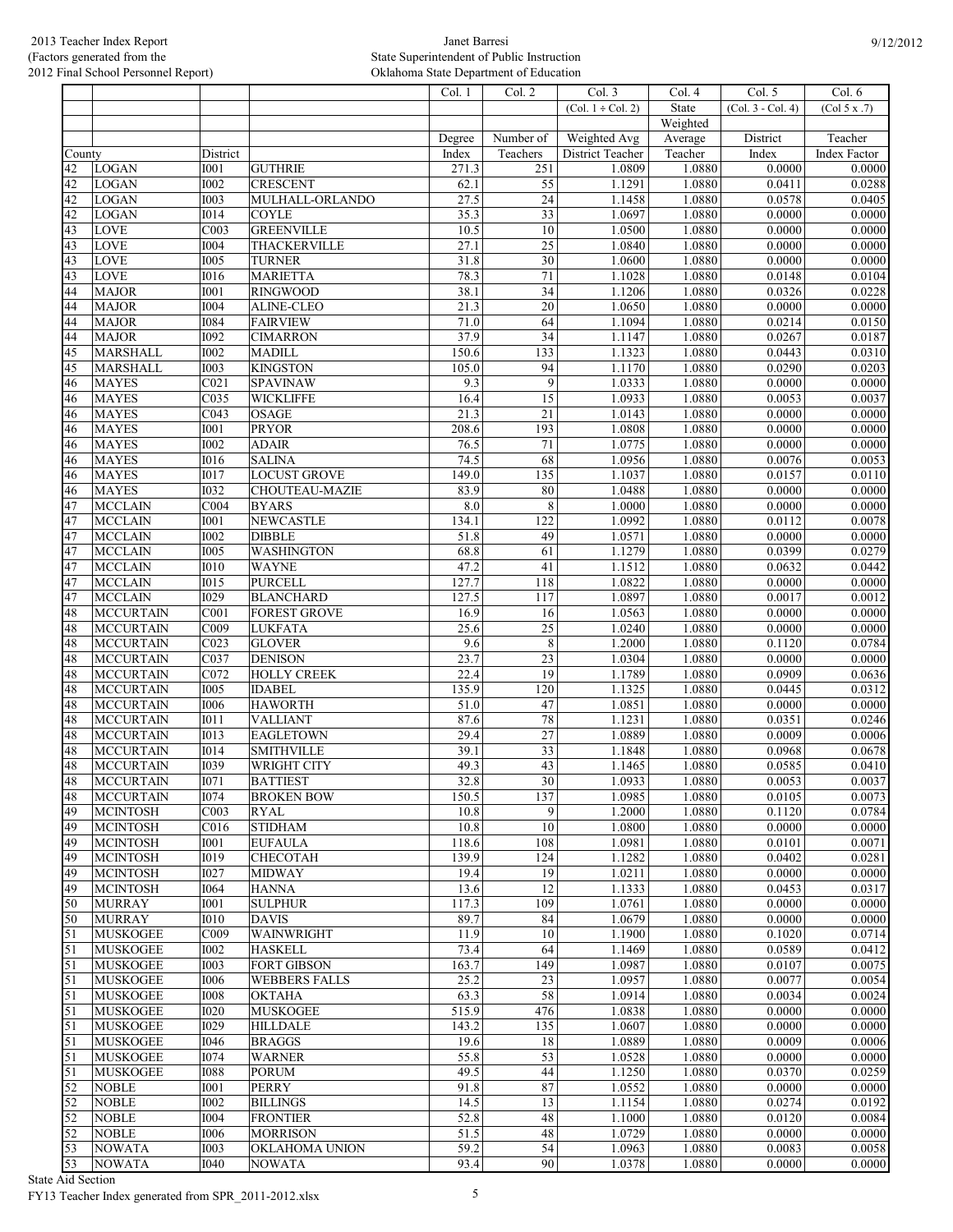|                 |                                    |                     |                                                        | Col. 1          | Col. 2                    | Col. 3                 | Col. 4           | Col. 5              | Col. 6           |
|-----------------|------------------------------------|---------------------|--------------------------------------------------------|-----------------|---------------------------|------------------------|------------------|---------------------|------------------|
|                 |                                    |                     |                                                        |                 |                           | $(Col. 1 \div Col. 2)$ | State            | $(Col. 3 - Col. 4)$ | (Col 5 x .7)     |
|                 |                                    |                     |                                                        |                 |                           |                        | Weighted         |                     |                  |
|                 |                                    |                     |                                                        | Degree          | Number of                 | Weighted Avg           | Average          | District            | Teacher          |
| County          |                                    | District            |                                                        | Index           | Teachers                  | District Teacher       | Teacher          | Index               | Index Factor     |
| 53              | <b>NOWATA</b>                      | I051                | <b>SOUTH COFFEYVILLE</b>                               | 26.5            | 24                        | 1.1042                 | 1.0880           | 0.0162              | 0.0113           |
| 54<br>54        | <b>OKFUSKEE</b><br><b>OKFUSKEE</b> | C029<br>E001        | <b>BEARDEN</b>                                         | 11.0<br>63.9    | 10<br>68                  | 1.1000                 | 1.0880           | 0.0120              | 0.0084           |
| 54              |                                    | <b>I002</b>         | <b>GRAHAM CHARTER: EPIC ONE</b>                        |                 | 23                        | 0.9397                 | 1.0880<br>1.0880 | 0.0000<br>0.0000    | 0.0000<br>0.0000 |
| 54              | <b>OKFUSKEE</b><br><b>OKFUSKEE</b> | <b>I014</b>         | <b>MASON</b><br><b>PADEN</b>                           | 24.9<br>22.7    | 21                        | 1.0826<br>1.0810       | 1.0880           | 0.0000              | 0.0000           |
| 54              | <b>OKFUSKEE</b>                    | <b>I026</b>         | <b>OKEMAH</b>                                          | 86.2            | 81                        | 1.0642                 | 1.0880           | 0.0000              | 0.0000           |
| 54              | <b>OKFUSKEE</b>                    | <b>I031</b>         | <b>WELEETKA</b>                                        | 44.8            | $\overline{39}$           | 1.1487                 | 1.0880           | 0.0607              | 0.0425           |
| 54              | <b>OKFUSKEE</b>                    | <b>I032</b>         | <b>GRAHAM</b>                                          | 14.6            | 13                        | 1.1231                 | 1.0880           | 0.0351              | 0.0246           |
| 55              | <b>OKLAHOMA</b>                    | C029                | OAKDALE                                                | 52.9            | 47                        | 1.1255                 | 1.0880           | 0.0375              | 0.0262           |
| 55              | <b>OKLAHOMA</b>                    | CO74                | <b>CRUTCHO</b>                                         | 31.5            | $\overline{31}$           | 1.0161                 | 1.0880           | 0.0000              | 0.0000           |
| 55              | <b>OKLAHOMA</b>                    | E001                | OKC CHARTER: INDEPENDENC                               | 23.8            | $\overline{22}$           | 1.0818                 | 1.0880           | 0.0000              | 0.0000           |
| 55              | OKLAHOMA                           | E002                | OKC CHARTER: SEEWORTH AC                               | 39.7            | 39                        | 1.0179                 | 1.0880           | 0.0000              | 0.0000           |
| 55              | OKLAHOMA                           | E003                | OKC CHARTER: HUPFELD/W V                               | 19.8            | 21                        | 0.9429                 | 1.0880           | 0.0000              | 0.0000           |
| 55              | <b>OKLAHOMA</b>                    | E004                | OKC CHARTER: ASTEC CHART                               | 45.7            | 48                        | 0.9521                 | 1.0880           | 0.0000              | 0.0000           |
| 55              | <b>OKLAHOMA</b>                    | E005                | OKC CHARTER: DOVE SCIENC                               | 25.8            | 29                        | 0.8897                 | 1.0880           | 0.0000              | 0.0000           |
| $\overline{55}$ | OKLAHOMA                           | E007                | OKC CHARTER: SANTA FE SOU                              | 41.7            | 40                        | 1.0425                 | 1.0880           | 0.0000              | 0.0000           |
| 55              | <b>OKLAHOMA</b>                    | E008                | OKC CHARTER: HARDING CHA                               | 30.8            | $\overline{33}$           | 0.9333                 | 1.0880           | 0.0000              | 0.0000           |
| 55<br>55        | <b>OKLAHOMA</b>                    | E009<br>E010        | OKC CHARTER: MARCUS GAR                                | 6.2<br>20.8     | $\tau$<br>$\overline{24}$ | 0.8857<br>0.8667       | 1.0880<br>1.0880 | 0.0000<br>0.0000    | 0.0000<br>0.0000 |
| $\overline{55}$ | <b>OKLAHOMA</b><br><b>OKLAHOMA</b> | E011                | OKC CHARTER: HARDING FINE<br>OKC CHARTER: SANTA FE SOU | 29.2            | 28                        | 1.0429                 | 1.0880           | 0.0000              | 0.0000           |
| $\overline{55}$ | <b>OKLAHOMA</b>                    | E012                | OKC CHARTER: KIPP REACH C                              | 20.7            | 20                        | 1.0350                 | 1.0880           | 0.0000              | 0.0000           |
| 55              | <b>OKLAHOMA</b>                    | E013                | OKC CHARTER: DOVE SCIENC                               | 15.1            | 18                        | 0.8389                 | 1.0880           | 0.0000              | 0.0000           |
| 55              | <b>OKLAHOMA</b>                    | E014                | <b>CHOCTAW CHARTER: OK VIRT</b>                        | 32.2            | 42                        | 0.7667                 | 1.0880           | 0.0000              | 0.0000           |
| 55              | <b>OKLAHOMA</b>                    | G001                | <b>SANTA FE SOUTH ES (CHARTE</b>                       | 30.6            | $\overline{32}$           | 0.9563                 | 1.0880           | 0.0000              | 0.0000           |
| $\overline{55}$ | <b>OKLAHOMA</b>                    | I001                | PUTNAM CITY                                            | 1,536.4         | 1,504                     | 1.0215                 | 1.0880           | 0.0000              | 0.0000           |
| 55              | <b>OKLAHOMA</b>                    | <b>I003</b>         | <b>LUTHER</b>                                          | 72.4            | 66                        | 1.0970                 | 1.0880           | 0.0090              | 0.0063           |
| 55              | OKLAHOMA                           | <b>I004</b>         | <b>CHOCTAW/NICOMA PARK</b>                             | 409.6           | 373                       | 1.0981                 | 1.0880           | 0.0101              | 0.0071           |
| $\overline{55}$ | <b>OKLAHOMA</b>                    | 1006                | <b>DEER CREEK</b>                                      | 317.7           | 301                       | 1.0555                 | 1.0880           | 0.0000              | 0.0000           |
| 55              | <b>OKLAHOMA</b>                    | <b>I007</b>         | <b>HARRAH</b>                                          | 194.5           | 179                       | 1.0866                 | 1.0880           | 0.0000              | 0.0000           |
| 55              | <b>OKLAHOMA</b>                    | <b>I009</b>         | <b>JONES</b>                                           | 86.0            | 81                        | 1.0617                 | 1.0880           | 0.0000              | 0.0000           |
| $\overline{55}$ | <b>OKLAHOMA</b>                    | <b>I012</b>         | <b>EDMOND</b>                                          | 1,625.5         | 1,482                     | 1.0968                 | 1.0880           | 0.0088              | 0.0062           |
| $\overline{55}$ | <b>OKLAHOMA</b>                    | <b>I037</b>         | <b>MILLWOOD</b>                                        | 91.0            | 86                        | 1.0581                 | 1.0880           | 0.0000              | 0.0000           |
| 55<br>55        | <b>OKLAHOMA</b><br><b>OKLAHOMA</b> | I041<br><b>I052</b> | <b>WESTERN HEIGHTS</b>                                 | 343.0           | 324                       | 1.0586                 | 1.0880           | 0.0000<br>0.0118    | 0.0000<br>0.0083 |
| 55              | <b>OKLAHOMA</b>                    | <b>I053</b>         | MIDWEST CITY-DEL CITY<br><b>CROOKED OAK</b>            | 1,249.4<br>85.5 | 1,136<br>82               | 1.0998<br>1.0427       | 1.0880<br>1.0880 | 0.0000              | 0.0000           |
| 55              | <b>OKLAHOMA</b>                    | <b>I088</b>         | <b>BETHANY</b>                                         | 122.9           | 113                       | 1.0876                 | 1.0880           | 0.0000              | 0.0000           |
| 55              | OKLAHOMA                           | <b>I089</b>         | OKLAHOMA CITY                                          | 3,177.8         | 3,009                     | 1.0561                 | 1.0880           | 0.0000              | 0.0000           |
| 56              | OKMULGEE                           | CO11                | <b>TWIN HILLS</b>                                      | 28.5            | $\overline{25}$           | 1.1400                 | 1.0880           | 0.0520              | 0.0364           |
| 56              | OKMULGEE                           | <b>IOO1</b>         | OKMULGEE                                               | 146.9           | 136                       | 1.0801                 | 1.0880           | 0.0000              | 0.0000           |
| 56              | <b>OKMULGEE</b>                    | <b>I002</b>         | <b>HENRYETTA</b>                                       | 114.8           | 103                       | 1.1146                 | 1.0880           | 0.0266              | 0.0186           |
| 56              | OKMULGEE                           | <b>I003</b>         | <b>MORRIS</b>                                          | 82.7            | 73                        | 1.1329                 | 1.0880           | 0.0449              | 0.0314           |
| 56              | <b>OKMULGEE</b>                    | 1004                | <b>BEGGS</b>                                           | 114.7           | 105                       | 1.0924                 | 1.0880           | 0.0044              | 0.0031           |
| 56              | <b>OKMULGEE</b>                    | 1005                | <b>PRESTON</b>                                         | 41.2            | 40                        | 1.0300                 | 1.0880           | 0.0000              | 0.0000           |
| 56              | OKMULGEE                           | 1006                | <b>SCHULTER</b>                                        | 19.6            | $\overline{18}$           | 1.0889                 | 1.0880           | 0.0009              | 0.0006           |
| 56              | OKMULGEE                           | <b>I007</b>         | <b>WILSON</b>                                          | 31.0            | $27\,$                    | 1.1481                 | 1.0880           | 0.0601              | 0.0421           |
| 56              | OKMULGEE                           | 1008                | <b>DEWAR</b>                                           | 44.6            | 39                        | 1.1436                 | 1.0880           | 0.0556              | 0.0389           |
| 57              | <b>OSAGE</b>                       | CO <sub>03</sub>    | <b>OSAGE HILLS</b>                                     | 15.4            | 14                        | 1.1000                 | 1.0880           | 0.0120              | 0.0084           |
| 57<br>57        | <b>OSAGE</b><br><b>OSAGE</b>       | C007<br>C035        | <b>BOWRING</b><br><b>AVANT</b>                         | 8.8<br>7.7      | $\,8\,$<br>$\sqrt{8}$     | 1.1000<br>0.9625       | 1.0880<br>1.0880 | 0.0120<br>0.0000    | 0.0084<br>0.0000 |
| 57              | <b>OSAGE</b>                       | C052                | <b>ANDERSON</b>                                        | 26.5            | $\overline{24}$           | 1.1042                 | 1.0880           | 0.0162              | 0.0113           |
| 57              | <b>OSAGE</b>                       | C077                | <b>MCCORD</b>                                          | 22.0            | 21                        | 1.0476                 | 1.0880           | 0.0000              | 0.0000           |
| 57              | <b>OSAGE</b>                       | <b>I002</b>         | <b>PAWHUSKA</b>                                        | 87.5            | 79                        | 1.1076                 | 1.0880           | 0.0196              | 0.0137           |
| 57              | <b>OSAGE</b>                       | I011                | <b>SHIDLER</b>                                         | 25.4            | $\overline{26}$           | 0.9769                 | 1.0880           | 0.0000              | 0.0000           |
| 57              | <b>OSAGE</b>                       | <b>I029</b>         | <b>BARNSDALL</b>                                       | 42.7            | 39                        | 1.0949                 | 1.0880           | 0.0069              | 0.0048           |
| 57              | <b>OSAGE</b>                       | 1030                | <b>WYNONA</b>                                          | 14.1            | 12                        | 1.1750                 | 1.0880           | 0.0870              | 0.0609           |
| 57              | OSAGE                              | 1038                | <b>HOMINY</b>                                          | 57.8            | 50                        | 1.1560                 | 1.0880           | 0.0680              | 0.0476           |
| 57              | <b>OSAGE</b>                       | <b>I050</b>         | <b>PRUE</b>                                            | 27.4            | 28                        | 0.9786                 | 1.0880           | 0.0000              | 0.0000           |
| 57              | <b>OSAGE</b>                       | 1090                | <b>WOODLAND</b>                                        | 40.9            | $\overline{35}$           | 1.1686                 | 1.0880           | 0.0806              | 0.0564           |
| 58              | <b>OTTAWA</b>                      | C <sub>010</sub>    | <b>TURKEY FORD</b>                                     | 15.1            | 14                        | 1.0786                 | 1.0880           | 0.0000              | 0.0000           |
| 58              | <b>OTTAWA</b>                      | <b>IOO1</b>         | <b>WYANDOTTE</b>                                       | 64.5            | 64                        | 1.0078                 | 1.0880           | 0.0000              | 0.0000           |
| 58              | <b>OTTAWA</b>                      | <b>I014</b>         | <b>OUAPAW</b>                                          | 63.5            | 58                        | 1.0948                 | 1.0880           | 0.0068              | 0.0048           |
| 58              | <b>OTTAWA</b>                      | 1018                | <b>COMMERCE</b>                                        | 77.6            | 70                        | 1.1086                 | 1.0880           | 0.0206              | 0.0144           |
| 58<br>58        | <b>OTTAWA</b>                      | <b>I023</b><br>1026 | <b>MIAMI</b>                                           | 194.5           | 182                       | 1.0687                 | 1.0880<br>1.0880 | 0.0000<br>0.0000    | 0.0000<br>0.0000 |
| 58              | <b>OTTAWA</b><br><b>OTTAWA</b>     | <b>I031</b>         | <b>AFTON</b><br><b>FAIRLAND</b>                        | 44.1<br>53.4    | 41<br>48                  | 1.0756<br>1.1125       | 1.0880           | 0.0245              | 0.0172           |
| 59              | <b>PAWNEE</b>                      | C002                | <b>JENNINGS</b>                                        | 17.1            | 17                        | 1.0059                 | 1.0880           | 0.0000              | 0.0000           |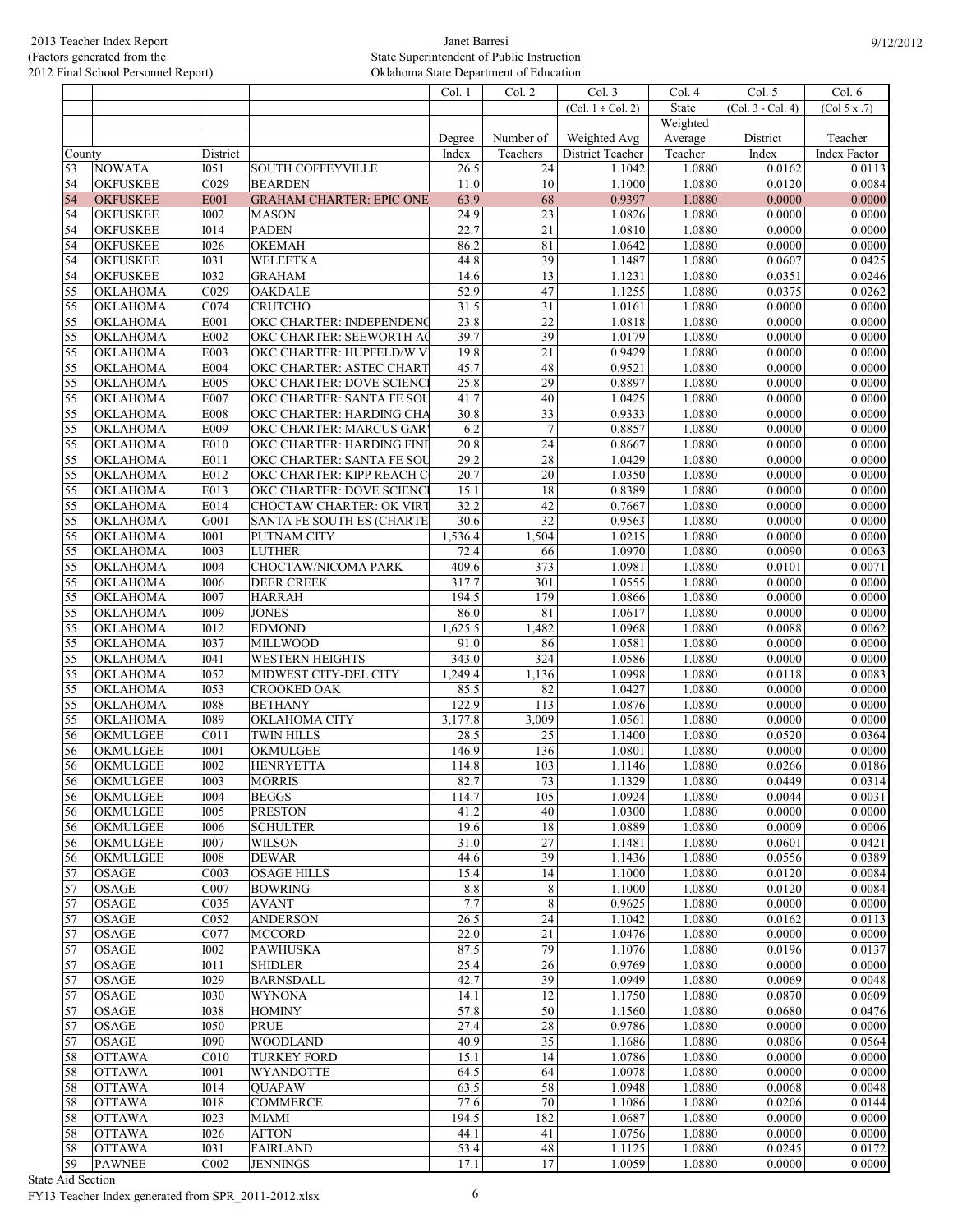|                 |                                      |                            |                                   | Col. 1       | Col. 2                | Col. 3                 | Col. 4           | Col. 5              | Col. 6           |
|-----------------|--------------------------------------|----------------------------|-----------------------------------|--------------|-----------------------|------------------------|------------------|---------------------|------------------|
|                 |                                      |                            |                                   |              |                       | $(Col. 1 \div Col. 2)$ | State            | $(Col. 3 - Col. 4)$ | (Col 5 x .7)     |
|                 |                                      |                            |                                   |              |                       |                        | Weighted         |                     |                  |
|                 |                                      |                            |                                   | Degree       | Number of             | Weighted Avg           | Average          | District            | Teacher          |
| County          |                                      | District                   |                                   | Index        | Teachers              | District Teacher       | Teacher          | Index               | Index Factor     |
| 59              | <b>PAWNEE</b>                        | I001                       | <b>PAWNEE</b>                     | 68.3         | 62                    | 1.1016                 | 1.0880           | 0.0136              | 0.0095           |
| 59              | <b>PAWNEE</b>                        | <b>I006</b>                | <b>CLEVELAND</b>                  | 138.0        | 126                   | 1.0952                 | 1.0880           | 0.0072              | 0.0050           |
| 60              | <b>PAYNE</b>                         | C104                       | <b>OAK GROVE</b>                  | 14.3         | $\overline{13}$       | 1.1000                 | 1.0880           | 0.0120              | 0.0084           |
| 60              | <b>PAYNE</b>                         | <b>I003</b>                | <b>RIPLEY</b>                     | 41.6         | 37                    | 1.1243                 | 1.0880           | 0.0363              | 0.0254           |
| 60              | <b>PAYNE</b>                         | <b>I016</b>                | <b>STILLWATER</b>                 | 490.7        | 434                   | 1.1306                 | 1.0880           | 0.0426              | 0.0298           |
| 60              | <b>PAYNE</b>                         | <b>I056</b>                | PERKINS-TRYON                     | 127.8        | 115                   | 1.1113                 | 1.0880           | 0.0233              | 0.0163           |
| 60              | <b>PAYNE</b>                         | <b>I067</b>                | <b>CUSHING</b>                    | 191.6        | 165                   | 1.1612                 | 1.0880           | 0.0732              | 0.0512           |
| 60              | <b>PAYNE</b>                         | I101                       | <b>GLENCOE</b>                    | 30.2         | 28                    | 1.0786                 | 1.0880           | 0.0000              | 0.0000           |
| 60              | <b>PAYNE</b>                         | I103                       | YALE                              | 48.2         | 44                    | 1.0955                 | 1.0880           | 0.0075              | 0.0052           |
| 61              | <b>PITTSBURG</b>                     | C009                       | <b>KREBS</b>                      | 37.8         | $\overline{33}$       | 1.1455                 | 1.0880           | 0.0575              | 0.0402           |
| 61              | <b>PITTSBURG</b>                     | CO <sub>29</sub>           | FRINK-CHAMBERS                    | 32.1         | $\overline{29}$       | 1.1069                 | 1.0880           | 0.0189              | 0.0132           |
| 61              | <b>PITTSBURG</b>                     | $\overline{C056}$          | <b>TANNEHILL</b>                  | 20.0         | 17                    | 1.1765                 | 1.0880           | 0.0885              | 0.0620           |
| 61              | <b>PITTSBURG</b>                     | C088                       | <b>HAYWOOD</b>                    | 15.1         | 14                    | 1.0786                 | 1.0880           | 0.0000              | 0.0000           |
| 61              | <b>PITTSBURG</b>                     | I001                       | <b>HARTSHORNE</b>                 | 80.3         | 69                    | 1.1638                 | 1.0880           | 0.0758              | 0.0531           |
| 61              | <b>PITTSBURG</b>                     | <b>I002</b>                | <b>CANADIAN</b>                   | 50.1         | $\overline{45}$       | 1.1133                 | 1.0880           | 0.0253              | 0.0177           |
| 61              | <b>PITTSBURG</b>                     | I011                       | <b>HAILEYVILLE</b>                | 43.9         | 41                    | 1.0707                 | 1.0880           | 0.0000              | 0.0000           |
| 61              | <b>PITTSBURG</b>                     | <b>I014</b>                | <b>KIOWA</b>                      | 41.3         | 34                    | 1.2147                 | 1.0880           | 0.1267              | 0.0887           |
| 61              | <b>PITTSBURG</b>                     | <b>I017</b>                | <b>QUINTON</b>                    | 48.2         | 46                    | 1.0478                 | 1.0880           | 0.0000              | 0.0000           |
| 61              | <b>PITTSBURG</b>                     | <b>I025</b>                | <b>INDIANOLA</b>                  | 25.0         | $\overline{23}$<br>38 | 1.0870                 | 1.0880           | 0.0000<br>0.0331    | 0.0000           |
| 61              | <b>PITTSBURG</b><br><b>PITTSBURG</b> | <b>I028</b>                | <b>CROWDER</b><br><b>SAVANNA</b>  | 42.6         | $\overline{32}$       | 1.1211                 | 1.0880<br>1.0880 | 0.0558              | 0.0232<br>0.0391 |
| 61<br>61        | <b>PITTSBURG</b>                     | <b>I030</b><br><b>I063</b> | <b>PITTSBURG</b>                  | 36.6<br>20.3 | 19                    | 1.1438<br>1.0684       | 1.0880           | 0.0000              | 0.0000           |
| 61              | <b>PITTSBURG</b>                     | <b>I080</b>                | <b>MCALESTER</b>                  | 253.0        | 228                   | 1.1096                 | 1.0880           | 0.0216              | 0.0151           |
| 62              | <b>PONTOTOC</b>                      | I001                       | <b>ALLEN</b>                      | 40.4         | $\overline{36}$       | 1.1222                 | 1.0880           | 0.0342              | 0.0239           |
| 62              | <b>PONTOTOC</b>                      | <b>I009</b>                | <b>VANOSS</b>                     | 54.6         | 48                    | 1.1375                 | 1.0880           | 0.0495              | 0.0346           |
| 62              | <b>PONTOTOC</b>                      | <b>I016</b>                | <b>BYNG</b>                       | 182.7        | 157                   | 1.1637                 | 1.0880           | 0.0757              | 0.0530           |
| $\overline{62}$ | PONTOTOC                             | I019                       | <b>ADA</b>                        | 311.4        | 258                   | 1.2070                 | 1.0880           | 0.1190              | 0.0833           |
| 62              | PONTOTOC                             | <b>I024</b>                | <b>LATTA</b>                      | 74.7         | 64                    | 1.1672                 | 1.0880           | 0.0792              | 0.0554           |
| 62              | <b>PONTOTOC</b>                      | <b>I030</b>                | <b>STONEWALL</b>                  | 47.6         | 40                    | 1.1900                 | 1.0880           | 0.1020              | 0.0714           |
| 62              | <b>PONTOTOC</b>                      | <b>I037</b>                | <b>ROFF</b>                       | 31.2         | 28                    | 1.1143                 | 1.0880           | 0.0263              | 0.0184           |
| 63              | <b>POTTAWATOMIE</b>                  | $\overline{C010}$          | <b>NORTH ROCK CREEK</b>           | 51.4         | 46                    | 1.1174                 | 1.0880           | 0.0294              | 0.0206           |
| 63              | <b>POTTAWATOMIE</b>                  | CO27                       | <b>GROVE</b>                      | 37.0         | $\overline{33}$       | 1.1212                 | 1.0880           | 0.0332              | 0.0232           |
| 63              | <b>POTTAWATOMIE</b>                  | CO <sub>29</sub>           | PLEASANT GROVE                    | 21.9         | 19                    | 1.1526                 | 1.0880           | 0.0646              | 0.0452           |
| 63              | <b>POTTAWATOMIE</b>                  | CO32                       | <b>SOUTH ROCK CREEK</b>           | 33.1         | 28                    | 1.1821                 | 1.0880           | 0.0941              | 0.0659           |
| 63              | <b>POTTAWATOMIE</b>                  | <b>I001</b>                | <b>MCLOUD</b>                     | 148.9        | 136                   | 1.0949                 | 1.0880           | 0.0069              | 0.0048           |
| 63              | <b>POTTAWATOMIE</b>                  | <b>I002</b>                | <b>DALE</b>                       | 63.7         | $\overline{53}$       | 1.2019                 | 1.0880           | 0.1139              | 0.0797           |
| 63              | POTTAWATOMIE                         | 1003                       | <b>BETHEL</b>                     | 110.8        | 100                   | 1.1080                 | 1.0880           | 0.0200              | 0.0140           |
| 63              | <b>POTTAWATOMIE</b>                  | 1004                       | <b>MACOMB</b>                     | 29.7         | 29                    | 1.0241                 | 1.0880           | 0.0000              | 0.0000           |
| 63              | <b>POTTAWATOMIE</b>                  | 1005                       | <b>EARLSBORO</b>                  | 25.4         | $\overline{24}$       | 1.0583                 | 1.0880           | 0.0000              | 0.0000           |
| 63              | <b>POTTAWATOMIE</b>                  | 1092                       | <b>TECUMSEH</b>                   | 202.9        | 186                   | 1.0909                 | 1.0880           | 0.0029              | 0.0020           |
| 63              | POTTAWATOMIE   1093                  |                            | <b>SHAWNEE</b>                    | 338.2        | 304                   | 1.1125                 | 1.0880           | 0.0245              | 0.0172           |
| 63              | POTTAWATOMIE <sup>I112</sup>         |                            | <b>ASHER</b>                      | 24.4         | 23                    | 1.0609                 | 1.0880           | 0.0000              | 0.0000           |
| 63              | POTTAWATOMIE 1115                    |                            | <b>WANETTE</b>                    | 23.7         | 24                    | 0.9875                 | 1.0880           | 0.0000              | 0.0000           |
| 63              | POTTAWATOMIE <sup>I117</sup>         |                            | <b>MAUD</b>                       | 29.5         | 29                    | 1.0172                 | 1.0880           | 0.0000<br>0.1120    | 0.0000           |
| 64<br>64        | PUSHMATAHA<br>PUSHMATAHA             | CO <sub>02</sub><br>COO4   | <b>ALBION</b><br><b>TUSKAHOMA</b> | 12.0<br>12.0 | 10<br>11              | 1.2000<br>1.0909       | 1.0880<br>1.0880 | 0.0029              | 0.0784<br>0.0020 |
| 64              | <b>PUSHMATAHA</b>                    | C015                       | <b>NASHOBA</b>                    | 7.6          | $\overline{7}$        | 1.0857                 | 1.0880           | 0.0000              | 0.0000           |
| 64              | PUSHMATAHA                           | <b>I001</b>                | <b>RATTAN</b>                     | 59.4         | 52                    | 1.1423                 | 1.0880           | 0.0543              | 0.0380           |
| 64              | PUSHMATAHA                           | <b>I010</b>                | <b>CLAYTON</b>                    | 31.8         | 29                    | 1.0966                 | 1.0880           | 0.0086              | 0.0060           |
| 64              | PUSHMATAHA                           | I013                       | <b>ANTLERS</b>                    | 99.8         | 87                    | 1.1471                 | 1.0880           | 0.0591              | 0.0414           |
| 64              | PUSHMATAHA                           | <b>I022</b>                | <b>MOYERS</b>                     | 22.4         | $21\,$                | 1.0667                 | 1.0880           | 0.0000              | 0.0000           |
| 65              | <b>ROGER MILLS</b>                   | <b>I003</b>                | <b>LEEDEY</b>                     | 26.8         | 24                    | 1.1167                 | 1.0880           | 0.0287              | 0.0201           |
| 65              | <b>ROGER MILLS</b>                   | <b>I006</b>                | <b>REYDON</b>                     | 18.3         | 19                    | 0.9632                 | 1.0880           | 0.0000              | 0.0000           |
| 65              | <b>ROGER MILLS</b>                   | <b>I007</b>                | <b>CHEYENNE</b>                   | 39.8         | $\overline{36}$       | 1.1056                 | 1.0880           | 0.0176              | 0.0123           |
| 65              | <b>ROGER MILLS</b>                   | I015                       | <b>SWEETWATER</b>                 | 18.8         | 17                    | 1.1059                 | 1.0880           | 0.0179              | 0.0125           |
| 65              | <b>ROGER MILLS</b>                   | <b>I066</b>                | <b>HAMMON</b>                     | 36.6         | $\overline{31}$       | 1.1806                 | 1.0880           | 0.0926              | 0.0648           |
| 66              | <b>ROGERS</b>                        | C009                       | <b>JUSTUS-TIAWAH</b>              | 44.5         | 42                    | 1.0595                 | 1.0880           | 0.0000              | 0.0000           |
| 66              | <b>ROGERS</b>                        | <b>I001</b>                | <b>CLAREMORE</b>                  | 339.7        | 316                   | 1.0750                 | 1.0880           | 0.0000              | 0.0000           |
| 66              | <b>ROGERS</b>                        | <b>I002</b>                | <b>CATOOSA</b>                    | 201.6        | 182                   | 1.1077                 | 1.0880           | 0.0197              | 0.0138           |
| 66              | <b>ROGERS</b>                        | <b>I003</b>                | <b>CHELSEA</b>                    | 84.4         | $77\,$                | 1.0961                 | 1.0880           | 0.0081              | 0.0057           |
| 66              | <b>ROGERS</b>                        | <b>I004</b>                | OOLOGAH-TALALA                    | 140.9        | 129                   | 1.0922                 | 1.0880           | 0.0042              | 0.0029           |
| 66              | <b>ROGERS</b>                        | <b>I005</b>                | <b>INOLA</b>                      | 113.1        | 102                   | 1.1088                 | 1.0880           | 0.0208              | 0.0146           |
| 66              | <b>ROGERS</b>                        | 1006                       | <b>SEQUOYAH</b>                   | 112.2        | 104                   | 1.0788                 | 1.0880           | 0.0000              | 0.0000           |
| 66              | <b>ROGERS</b>                        | <b>I007</b>                | <b>FOYIL</b>                      | 56.4         | $\overline{52}$       | 1.0846                 | 1.0880           | 0.0000              | 0.0000           |
| 66              | <b>ROGERS</b>                        | <b>I008</b>                | <b>VERDIGRIS</b>                  | 104.9        | 93                    | 1.1280                 | 1.0880           | 0.0400              | 0.0280           |
| 67              | <b>SEMINOLE</b>                      | C <sub>054</sub>           | <b>JUSTICE</b>                    | 23.8         | 21                    | 1.1333                 | 1.0880           | 0.0453              | 0.0317           |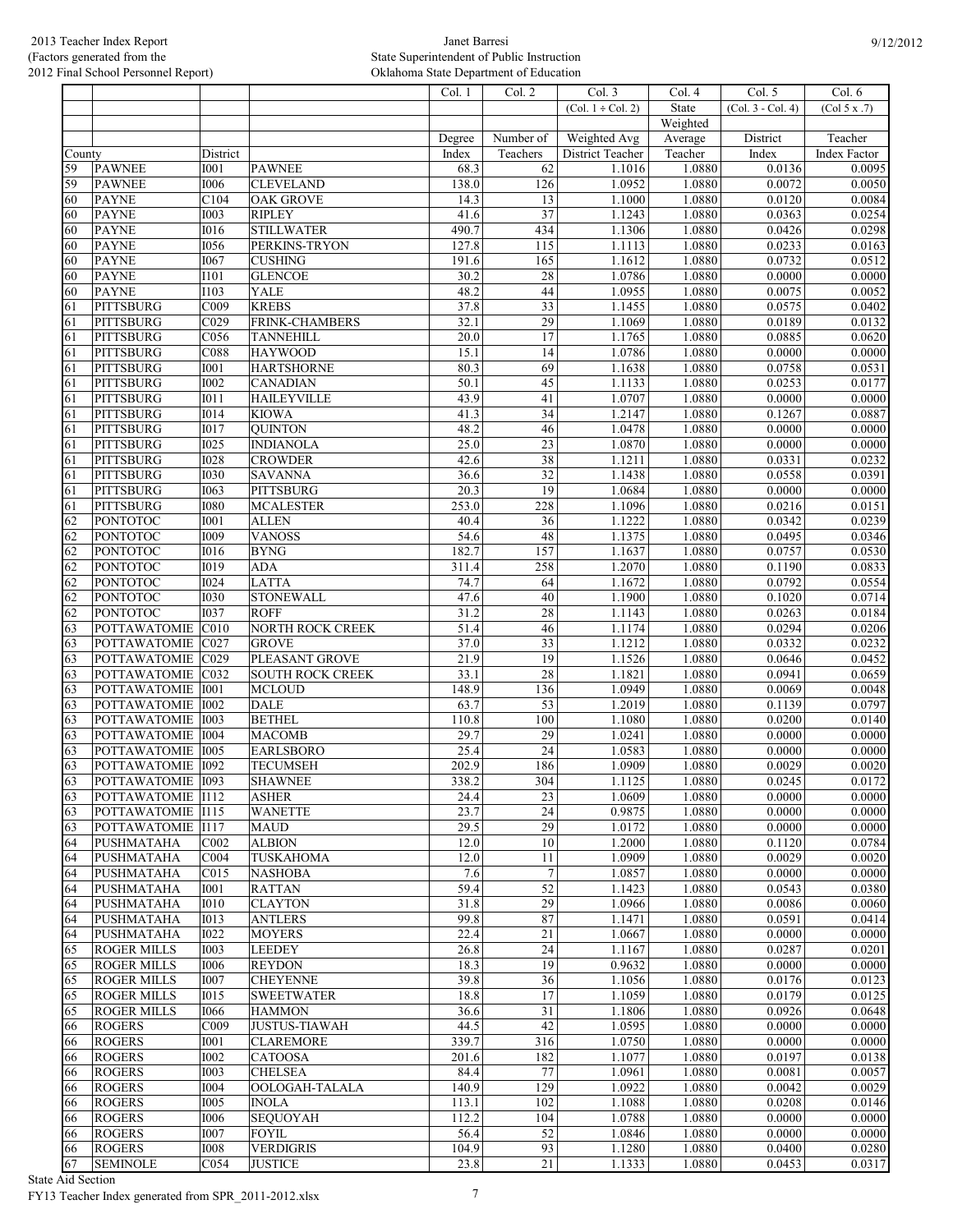|              |                                    |                     |                                     | $\overline{\text{Col}}$ . 1 | Col. 2                | Col. 3                 | Col. 4           | Col. 5              | Col. 6           |
|--------------|------------------------------------|---------------------|-------------------------------------|-----------------------------|-----------------------|------------------------|------------------|---------------------|------------------|
|              |                                    |                     |                                     |                             |                       | $(Col. 1 \div Col. 2)$ | State            | $(Col. 3 - Col. 4)$ | (Col 5 x .7)     |
|              |                                    |                     |                                     |                             |                       |                        | Weighted         |                     |                  |
|              |                                    |                     |                                     | Degree                      | Number of             | Weighted Avg           | Average          | District            | Teacher          |
| County       |                                    | District            |                                     | Index                       | Teachers              | District Teacher       | Teacher          | Index               | Index Factor     |
| 67           | <b>SEMINOLE</b>                    | <b>I001</b>         | <b>SEMINOLE</b>                     | 147.3                       | 134                   | 1.0993                 | 1.0880           | 0.0113              | 0.0079           |
| 67           | <b>SEMINOLE</b>                    | 1002                | <b>WEWOKA</b>                       | 70.6                        | 67                    | 1.0537                 | 1.0880           | 0.0000              | 0.0000           |
| 67           | <b>SEMINOLE</b>                    | <b>I003</b>         | <b>BOWLEGS</b>                      | 30.1                        | $\overline{30}$       | 1.0033                 | 1.0880           | 0.0000              | 0.0000           |
| 67           | <b>SEMINOLE</b>                    | <b>I004</b>         | <b>KONAWA</b>                       | 68.1                        | 60                    | 1.1350                 | 1.0880           | 0.0470              | 0.0329           |
| 67           | <b>SEMINOLE</b>                    | <b>I006</b><br>1007 | <b>NEW LIMA</b>                     | 28.2<br>26.2                | 27<br>$\overline{23}$ | 1.0444                 | 1.0880           | 0.0000              | 0.0000           |
| 67<br>67     | <b>SEMINOLE</b><br><b>SEMINOLE</b> | <b>I010</b>         | <b>VARNUM</b><br><b>SASAKWA</b>     | 22.4                        | $\overline{20}$       | 1.1391<br>1.1200       | 1.0880<br>1.0880 | 0.0511<br>0.0320    | 0.0358<br>0.0224 |
| 67           | <b>SEMINOLE</b>                    | I014                | <b>STROTHER</b>                     | 28.3                        | $\overline{27}$       | 1.0481                 | 1.0880           | 0.0000              | 0.0000           |
| 67           | <b>SEMINOLE</b>                    | <b>I015</b>         | <b>BUTNER</b>                       | 21.8                        | $\overline{22}$       | 0.9909                 | 1.0880           | 0.0000              | 0.0000           |
| 68           | <b>SEQUOYAH</b>                    | C <sub>001</sub>    | <b>LIBERTY</b>                      | 31.0                        | $\overline{28}$       | 1.1071                 | 1.0880           | 0.0191              | 0.0134           |
| 68           | <b>SEQUOYAH</b>                    | C035                | <b>MARBLE CITY</b>                  | 18.8                        | 18                    | 1.0444                 | 1.0880           | 0.0000              | 0.0000           |
| 68           | <b>SEQUOYAH</b>                    | C036                | <b>BRUSHY</b>                       | 24.4                        | 23                    | 1.0609                 | 1.0880           | 0.0000              | 0.0000           |
| 68           | <b>SEQUOYAH</b>                    | C050                | <b>BELFONTE</b>                     | 28.6                        | 25                    | 1.1440                 | 1.0880           | 0.0560              | 0.0392           |
| 68           | <b>SEQUOYAH</b>                    | C068                | <b>MOFFETT</b>                      | 24.5                        | 24                    | 1.0208                 | 1.0880           | 0.0000              | 0.0000           |
| 68           | <b>SEQUOYAH</b>                    | <b>I001</b>         | <b>SALLISAW</b>                     | 187.8                       | 174                   | 1.0793                 | 1.0880           | 0.0000              | 0.0000           |
| 68           | <b>SEQUOYAH</b>                    | <b>I002</b>         | <b>VIAN</b>                         | 95.3                        | 89                    | 1.0708                 | 1.0880           | 0.0000              | 0.0000           |
| 68           | <b>SEQUOYAH</b>                    | <b>I003</b>         | <b>MULDROW</b>                      | 150.1                       | 134                   | 1.1201                 | 1.0880           | 0.0321              | 0.0225           |
| 68           | <b>SEQUOYAH</b>                    | <b>I004</b>         | <b>GANS</b>                         | 35.9                        | 36                    | 0.9972                 | 1.0880           | 0.0000              | 0.0000           |
| 68           | <b>SEQUOYAH</b>                    | <b>I005</b>         | <b>ROLAND</b>                       | 110.2                       | 99                    | 1.1131                 | 1.0880           | 0.0251              | 0.0176           |
| 68           | <b>SEQUOYAH</b>                    | <b>I006</b>         | <b>GORE</b>                         | 44.2                        | 42                    | 1.0524                 | 1.0880           | 0.0000              | 0.0000           |
| 68           | <b>SEQUOYAH</b>                    | <b>I007</b>         | <b>CENTRAL</b>                      | 49.7                        | 46                    | 1.0804                 | 1.0880           | 0.0000              | 0.0000           |
| 69           | <b>STEPHENS</b>                    | C082                | <b>GRANDVIEW</b>                    | 10.4                        | $\overline{9}$        | 1.1556                 | 1.0880           | 0.0676              | 0.0473           |
| 69           | <b>STEPHENS</b>                    | I001                | <b>DUNCAN</b>                       | 288.4                       | 261                   | 1.1050                 | 1.0880           | 0.0170              | 0.0119           |
| 69           | <b>STEPHENS</b>                    | <b>I002</b>         | <b>COMANCHE</b>                     | 101.9                       | 89                    | 1.1449                 | 1.0880           | 0.0569              | 0.0398           |
| 69           | <b>STEPHENS</b>                    | <b>I003</b>         | <b>MARLOW</b>                       | 117.4                       | 107                   | 1.0972                 | 1.0880           | 0.0092              | 0.0064           |
| 69           | <b>STEPHENS</b>                    | I015                | <b>VELMA-ALMA</b>                   | 41.9                        | 36                    | 1.1639                 | 1.0880           | 0.0759              | 0.0531           |
| 69           | <b>STEPHENS</b>                    | I021                | <b>EMPIRE</b>                       | 37.5                        | $\overline{36}$       | 1.0417                 | 1.0880           | 0.0000              | 0.0000           |
| 69           | <b>STEPHENS</b>                    | <b>I034</b><br>I042 | <b>CENTRAL HIGH</b>                 | 37.9<br>37.4                | 34<br>$\overline{34}$ | 1.1147                 | 1.0880           | 0.0267              | 0.0187           |
| 69<br>70     | <b>STEPHENS</b><br><b>TEXAS</b>    | C009                | <b>BRAY-DOYLE</b><br><b>OPTIMA</b>  | 9.5                         | $\overline{9}$        | 1.1000<br>1.0556       | 1.0880<br>1.0880 | 0.0120<br>0.0000    | 0.0084<br>0.0000 |
| 70           | <b>TEXAS</b>                       | C080                | <b>STRAIGHT</b>                     | 8.7                         | $\overline{7}$        | 1.2429                 | 1.0880           | 0.1549              | 0.1084           |
| 70           | <b>TEXAS</b>                       | I001                | YARBROUGH                           | 14.4                        | 13                    | 1.1077                 | 1.0880           | 0.0197              | 0.0138           |
| 70           | <b>TEXAS</b>                       | <b>I008</b>         | <b>GUYMON</b>                       | 218.5                       | 218                   | 1.0023                 | 1.0880           | 0.0000              | 0.0000           |
| 70           | <b>TEXAS</b>                       | <b>I015</b>         | <b>HARDESTY</b>                     | 15.8                        | 15                    | 1.0533                 | 1.0880           | 0.0000              | 0.0000           |
| 70           | <b>TEXAS</b>                       | <b>I023</b>         | <b>HOOKER</b>                       | 51.3                        | $\overline{48}$       | 1.0688                 | 1.0880           | 0.0000              | 0.0000           |
| 70           | <b>TEXAS</b>                       | <b>I053</b>         | <b>TYRONE</b>                       | 22.3                        | 23                    | 0.9696                 | 1.0880           | 0.0000              | 0.0000           |
| 70           | <b>TEXAS</b>                       | <b>I060</b>         | <b>GOODWELL</b>                     | 20.9                        | 20                    | 1.0450                 | 1.0880           | 0.0000              | 0.0000           |
| 70           | <b>TEXAS</b>                       | <b>I061</b>         | <b>TEXHOMA</b>                      | 22.0                        | $\overline{21}$       | 1.0476                 | 1.0880           | 0.0000              | 0.0000           |
| 71           | <b>TILLMAN</b>                     | <b>I008</b>         | <b>TIPTON</b>                       | 48.5                        | 46                    | 1.0543                 | 1.0880           | 0.0000              | 0.0000           |
| 71           | <b>TILLMAN</b>                     | <b>I009</b>         | <b>DAVIDSON</b>                     | 18.5                        | 17                    | 1.0882                 | 1.0880           | 0.0002              | 0.0001           |
| 71           | <b>TILLMAN</b>                     | <b>I158</b>         | <b>FREDERICK</b>                    | 83.5                        | 77                    | 1.0844                 | 1.0880           | 0.0000              | 0.0000           |
| 71           | <b>TILLMAN</b>                     | I249                | <b>GRANDFIELD</b>                   | 21.9                        | 21                    | 1.0429                 | 1.0880           | 0.0000              | 0.0000           |
| 72           | <b>TULSA</b>                       | C015                | <b>KEYSTONE</b>                     | 39.5                        | 35                    | 1.1286                 | 1.0880           | 0.0406              | 0.0284           |
| 72           | <b>TULSA</b>                       | E004                | TULSA CHARTER: SCHL ARTS/           | 15.3                        | 16                    | 0.9563                 | 1.0880           | 0.0000              | 0.0000           |
| 72           | <b>TULSA</b>                       | G001                | DEBORAH BROWN (CHARTER)             | 5.3                         | 5                     | 1.0600                 | 1.0880           | 0.0000              | 0.0000           |
| 72           | <b>TULSA</b>                       | G003                | DISCOVERY SCHOOLS OF TUL            | 38.5                        | 46                    | 0.8370                 | 1.0880           | 0.0000              | 0.0000           |
| 72           | <b>TULSA</b>                       | <b>I001</b>         | <b>TULSA</b>                        | 3,369.8                     | 3,172                 | 1.0624                 | 1.0880           | 0.0000              | 0.0000           |
| $72\,$       | <b>TULSA</b>                       | <b>I002</b>         | <b>SAND SPRINGS</b>                 | 398.4                       | 367                   | 1.0856                 | 1.0880           | 0.0000              | 0.0000           |
| 72           | <b>TULSA</b>                       | <b>I003</b>         | <b>BROKEN ARROW</b>                 | 1,283.5                     | 1,197                 | 1.0723                 | 1.0880           | 0.0000              | 0.0000           |
| 72           | <b>TULSA</b>                       | <b>I004</b>         | <b>BIXBY</b>                        | 369.6                       | 350                   | 1.0560                 | 1.0880           | 0.0000              | 0.0000           |
| 72           | <b>TULSA</b>                       | <b>I005</b><br>1006 | <b>JENKS</b><br><b>COLLINSVILLE</b> | 792.1<br>197.3              | 727<br>187            | 1.0895                 | 1.0880<br>1.0880 | 0.0015<br>0.0000    | 0.0010<br>0.0000 |
| 72           | <b>TULSA</b><br><b>TULSA</b>       | <b>I007</b>         | <b>SKIATOOK</b>                     | 193.9                       |                       | 1.0551                 | 1.0880           | 0.0075              | 0.0052           |
| $72\,$<br>72 | <b>TULSA</b>                       | <b>I008</b>         | <b>SPERRY</b>                       | 106.9                       | 177<br>99             | 1.0955<br>1.0798       | 1.0880           | 0.0000              | 0.0000           |
| 72           | <b>TULSA</b>                       | <b>I009</b>         | <b>UNION</b>                        | 1,079.3                     | 1,027                 | 1.0509                 | 1.0880           | 0.0000              | 0.0000           |
| $72\,$       | <b>TULSA</b>                       | <b>I010</b>         | <b>BERRYHILL</b>                    | 91.9                        | 86                    | 1.0686                 | 1.0880           | 0.0000              | 0.0000           |
| 72           | <b>TULSA</b>                       | <b>I011</b>         | OWASSO                              | 657.3                       | 602                   | 1.0919                 | 1.0880           | 0.0039              | 0.0027           |
| 72           | <b>TULSA</b>                       | I013                | <b>GLENPOOL</b>                     | 204.9                       | 185                   | 1.1076                 | 1.0880           | 0.0196              | 0.0137           |
| 72           | <b>TULSA</b>                       | <b>I014</b>         | <b>LIBERTY</b>                      | 53.0                        | 49                    | 1.0816                 | 1.0880           | 0.0000              | 0.0000           |
| 73           | <b>WAGONER</b>                     | <b>I001</b>         | <b>OKAY</b>                         | 37.3                        | $\overline{33}$       | 1.1303                 | 1.0880           | 0.0423              | 0.0296           |
| 73           | <b>WAGONER</b>                     | <b>I017</b>         | <b>COWETA</b>                       | 267.6                       | 247                   | 1.0834                 | 1.0880           | 0.0000              | 0.0000           |
| 73           | <b>WAGONER</b>                     | <b>I019</b>         | <b>WAGONER</b>                      | 226.5                       | 209                   | 1.0837                 | 1.0880           | 0.0000              | 0.0000           |
| 73           | <b>WAGONER</b>                     | I365                | PORTER CONSOLIDATED                 | 47.3                        | 44                    | 1.0750                 | 1.0880           | 0.0000              | 0.0000           |
| 74           | <b>WASHINGTON</b>                  | <b>I004</b>         | <b>COPAN</b>                        | 25.6                        | 24                    | 1.0667                 | 1.0880           | 0.0000              | 0.0000           |
| 74           | <b>WASHINGTON</b>                  | <b>I007</b>         | <b>DEWEY</b>                        | 109.1                       | 101                   | 1.0802                 | 1.0880           | 0.0000              | 0.0000           |
| 74           | <b>WASHINGTON</b>                  | <b>I018</b>         | <b>CANEY VALLEY</b>                 | 62.1                        | 57                    | 1.0895                 | 1.0880           | 0.0015              | 0.0010           |